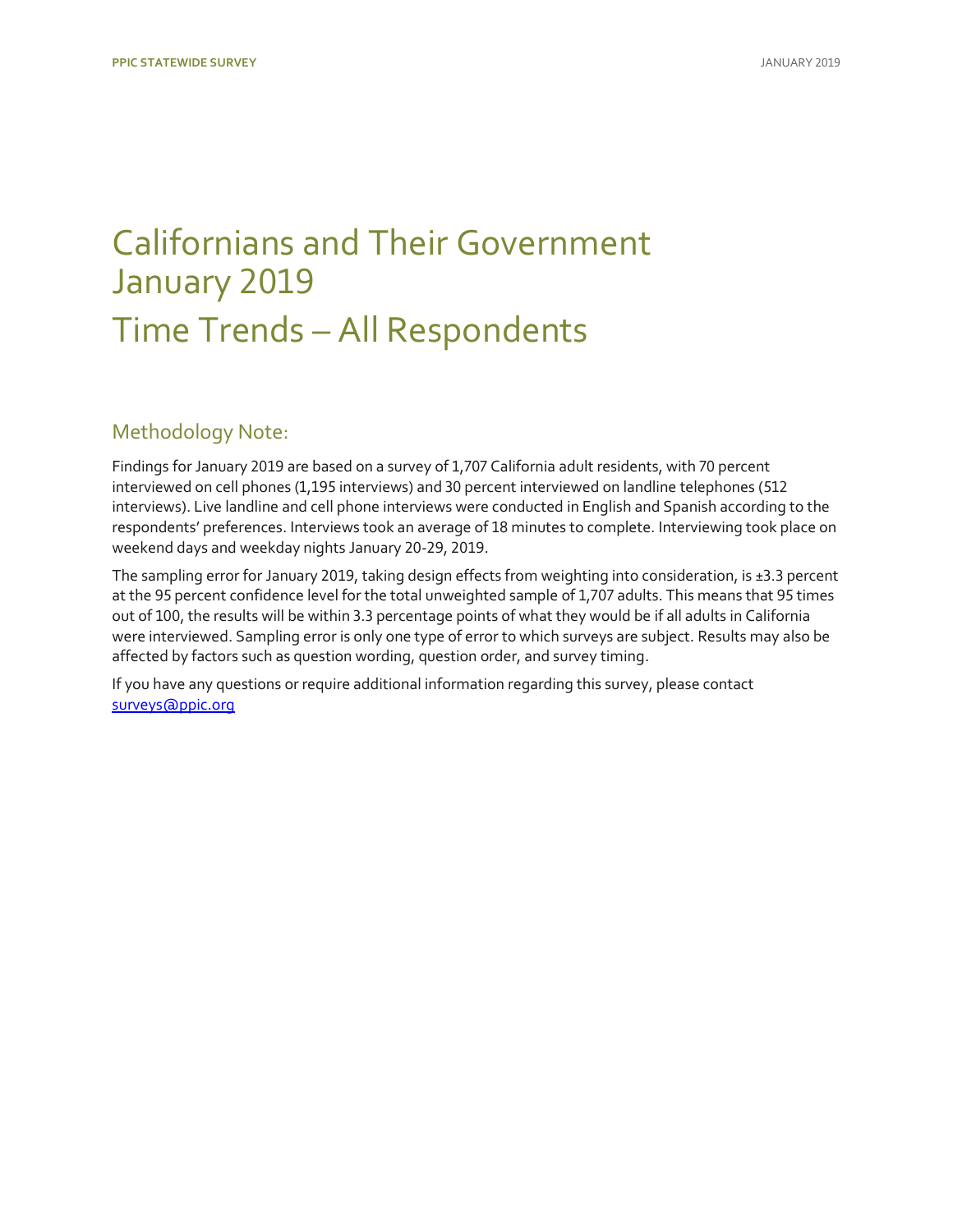|          | Q3. Overall, do you approve or disapprove of<br>the way that the California Legislature is<br>handling its job? |            |                     |                 |
|----------|-----------------------------------------------------------------------------------------------------------------|------------|---------------------|-----------------|
|          | approve                                                                                                         | disapprove | [VOL] don't<br>know | Unweighted<br>n |
| Jan 2019 | 49%                                                                                                             | 37%        | 14%                 | 1689            |
| Dec 2018 | 47%                                                                                                             | 39%        | 15%                 | 1685            |
| Nov 2018 | 46%                                                                                                             | 38%        | 16%                 | 1694            |
| Oct 2018 | 45%                                                                                                             | 37%        | 18%                 | 1691            |
| Sep 2018 | 46%                                                                                                             | 37%        | 17%                 | 1690            |
| Jul 2018 | 46%                                                                                                             | 38%        | 15%                 | 1703            |
| May 2018 | 44%                                                                                                             | 38%        | 18%                 | 1692            |
| Apr 2018 | 46%                                                                                                             | 40%        | 14%                 | 1697            |
| Mar 2018 | 46%                                                                                                             | 38%        | 16%                 | 1690            |
| Jan 2018 | 51%                                                                                                             | 33%        | 16%                 | 1694            |
| Dec 2017 | 49%                                                                                                             | 36%        | 15%                 | 1697            |
| Nov 2017 | 48%                                                                                                             | 36%        | 16%                 | 1690            |
| Sep 2017 | 49%                                                                                                             | 39%        | 12%                 | 1726            |
| Jul 2017 | 50%                                                                                                             | 34%        | 17%                 | 1697            |
| May 2017 | 46%                                                                                                             | 38%        | 15%                 | 1691            |
| Apr 2017 | 49%                                                                                                             | 36%        | 15%                 | 1696            |
| Mar 2017 | 51%                                                                                                             | 33%        | 16%                 | 1685            |
| Jan 2017 | 57%                                                                                                             | 30%        | 13%                 | 1686            |
| Dec 2016 | 49%                                                                                                             | 38%        | 13%                 | 1697            |
| Oct 2016 | 46%                                                                                                             | 33%        | 20%                 | 1684            |
| Sep 2016 | 47%                                                                                                             | 37%        | 16%                 | 1690            |
| Jul 2016 | 45%                                                                                                             | 40%        | 15%                 | 1687            |
| May 2016 | 43%                                                                                                             | 37%        | 20%                 | 1690            |
| Apr 2016 | 48%                                                                                                             | 38%        | 14%                 | 1694            |
| Mar 2016 | 44%                                                                                                             | 39%        | 18%                 | 1692            |
| Jan 2016 | 46%                                                                                                             | 39%        | 15%                 | 1692            |
| Dec 2015 | 41%                                                                                                             | 40%        | 19%                 | 1678            |
| Sep 2015 | 45%                                                                                                             | 38%        | 17%                 | 1691            |
| Jul 2015 | 39%                                                                                                             | 45%        | 16%                 | 1688            |
| Jun 2015 | 37%                                                                                                             | 43%        | 20%                 | 1694            |
| Apr 2015 | 42%                                                                                                             | 43%        | 15%                 | 1695            |
| Mar 2015 | 45%                                                                                                             | 39%        | 16%                 | 1693            |
| Jan 2015 | 49%                                                                                                             | 36%        | 15%                 | 1689            |
| Dec 2014 | 41%                                                                                                             | 42%        | 17%                 | 1681            |
| Oct 2014 | 41%                                                                                                             | 42%        | 17%                 | 1686            |
| Sep 2014 | 37%                                                                                                             | 42%        | 20%                 | 1673            |
| Jul 2014 | 38%                                                                                                             | 46%        | 16%                 | 1683            |
| May 2014 | 40%                                                                                                             | 44%        | 16%                 | 1684            |
| Apr 2014 | 40%                                                                                                             | 44%        | 17%                 | 1693            |
| Mar 2014 | 36%                                                                                                             | 45%        | 19%                 | 1685            |
| Jan 2014 | 42%                                                                                                             | 44%        | 14%                 | 1698            |
| Dec 2013 | 38%                                                                                                             | 43%        | 19%                 | 1688            |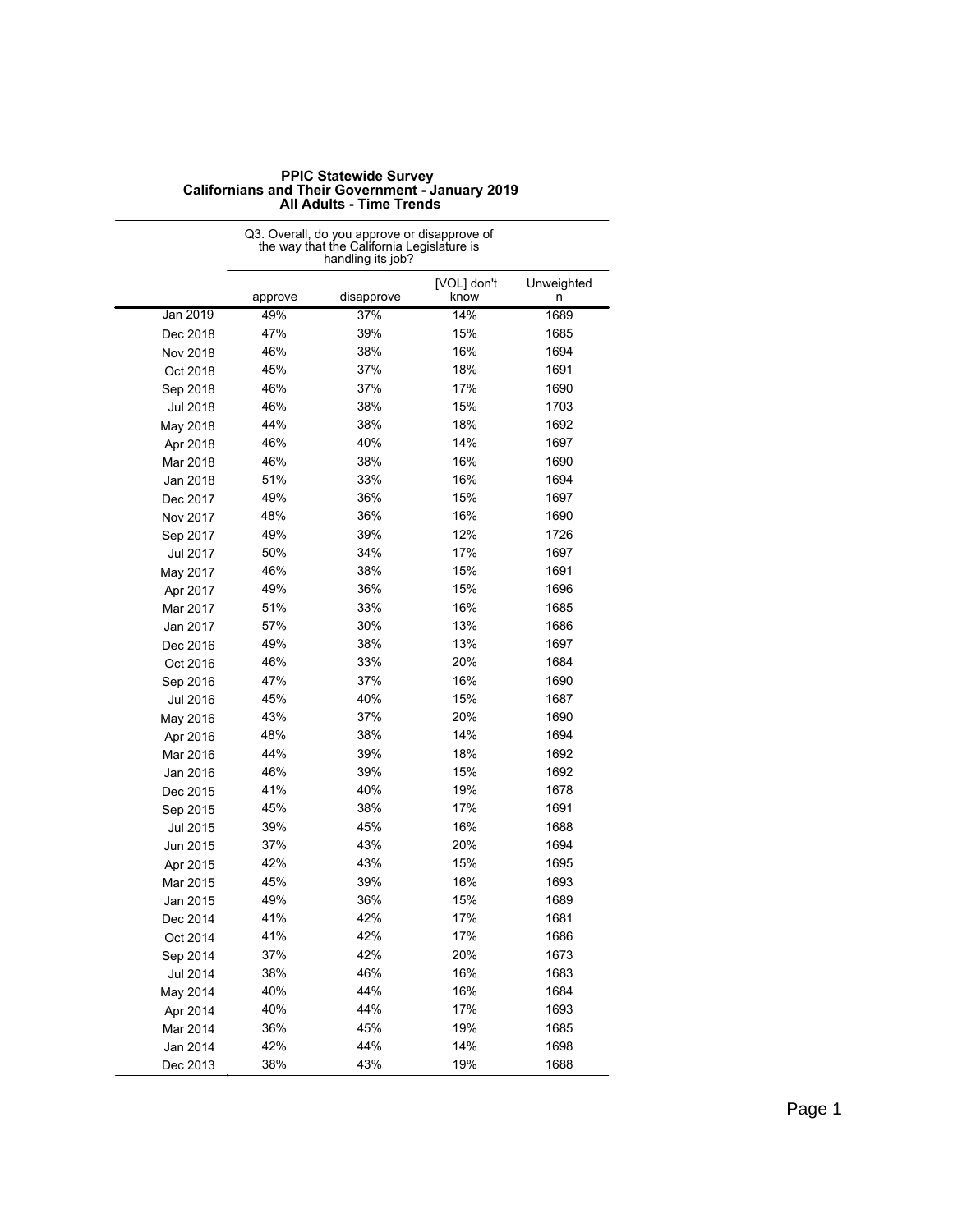|                 | Q3. Overall, do you approve or disapprove of<br>the way that the California Legislature is<br>handling its job? |            |                     |                 |
|-----------------|-----------------------------------------------------------------------------------------------------------------|------------|---------------------|-----------------|
|                 | approve                                                                                                         | disapprove | [VOL] don't<br>know | Unweighted<br>n |
| Sep 2013        | 38%                                                                                                             | 45%        | 17%                 | 1693            |
| Jul 2013        | 36%                                                                                                             | 45%        | 19%                 | 2096            |
| May 2013        | 35%                                                                                                             | 50%        | 16%                 | 1697            |
| Apr 2013        | 31%                                                                                                             | 53%        | 15%                 | 1699            |
| Mar 2013        | 34%                                                                                                             | 49%        | 17%                 | 1689            |
| Jan 2013        | 41%                                                                                                             | 42%        | 17%                 | 1700            |
| Dec 2012        | 34%                                                                                                             | 51%        | 15%                 | 1992            |
| Oct 2012        | 28%                                                                                                             | 55%        | 17%                 | 1995            |
| Sep 2012        | 30%                                                                                                             | 53%        | 17%                 | 1989            |
| Aug 2012        | 29%                                                                                                             | 54%        | 17%                 | 2480            |
| May 2012        | 25%                                                                                                             | 57%        | 18%                 | 1990            |
| Apr 2012        | 25%                                                                                                             | 58%        | 16%                 | 1992            |
| Mar 2012        | 25%                                                                                                             | 54%        | 21%                 | 1989            |
| Jan 2012        | 28%                                                                                                             | 56%        | 16%                 | 1988            |
| Dec 2011        | 25%                                                                                                             | 55%        | 20%                 | 1987            |
| Nov 2011        | 25%                                                                                                             | 55%        | 19%                 | 2490            |
| Sep 2011        | 26%                                                                                                             | 56%        | 18%                 | 1998            |
| Jul 2011        | 23%                                                                                                             | 59%        | 18%                 | 2496            |
| Jun 2011        | 23%                                                                                                             | 58%        | 19%                 | 1998            |
| Apr 2011        | 21%                                                                                                             | 60%        | 19%                 | 2487            |
| Mar 2011        | 24%                                                                                                             | 54%        | 21%                 | 1982            |
| Feb 2011        | 24%                                                                                                             | 52%        | 24%                 | 2483            |
| Jan 2011        | 26%                                                                                                             | 55%        | 19%                 | 1990            |
| Nov 2010        | 14%                                                                                                             | 72%        | 14%                 | 2486            |
| Oct 2010        | 16%                                                                                                             | 77%        | 7%                  | 1989            |
| Sep 2010        | 16%                                                                                                             | 75%        | 9%                  | 1990            |
| Jul 2010        | 15%                                                                                                             | 68%        | 17%                 | 2487            |
| May 2010        | 16%                                                                                                             | 72%        | 12%                 | 1993            |
| Apr 2010        | 16%                                                                                                             | 69%        | 14%                 | 2493            |
| Mar 2010        | 14%                                                                                                             | 72%        | 14%                 | 1996            |
| Jan 2010        | 18%                                                                                                             | 71%        | 11%                 | 1989            |
| Dec 2009        | 17%                                                                                                             | 70%        | 13%                 | 2000            |
| Nov 2009        | 18%                                                                                                             | 68%        | 15%                 | 2491            |
| Sep 2009        | 21%                                                                                                             | 68%        | 11%                 | 1998            |
| <b>Jul 2009</b> | 17%                                                                                                             | 71%        | 11%                 | 2484            |
| May 2009        | 21%                                                                                                             | 65%        | 14%                 | 1994            |
| Apr 2009        | 23%                                                                                                             | 63%        | 14%                 | 2493            |
| Mar 2009        | 18%                                                                                                             | 68%        | 14%                 | 1995            |
| Feb 2009        | 21%                                                                                                             | 65%        | 14%                 | 2494            |
| Jan 2009        | 21%                                                                                                             | 67%        | 12%                 | 1994            |
| Nov 2008        | 24%                                                                                                             | 60%        | 16%                 | 2482            |
| Oct 2008        | 25%                                                                                                             | 63%        | 12%                 | 1996            |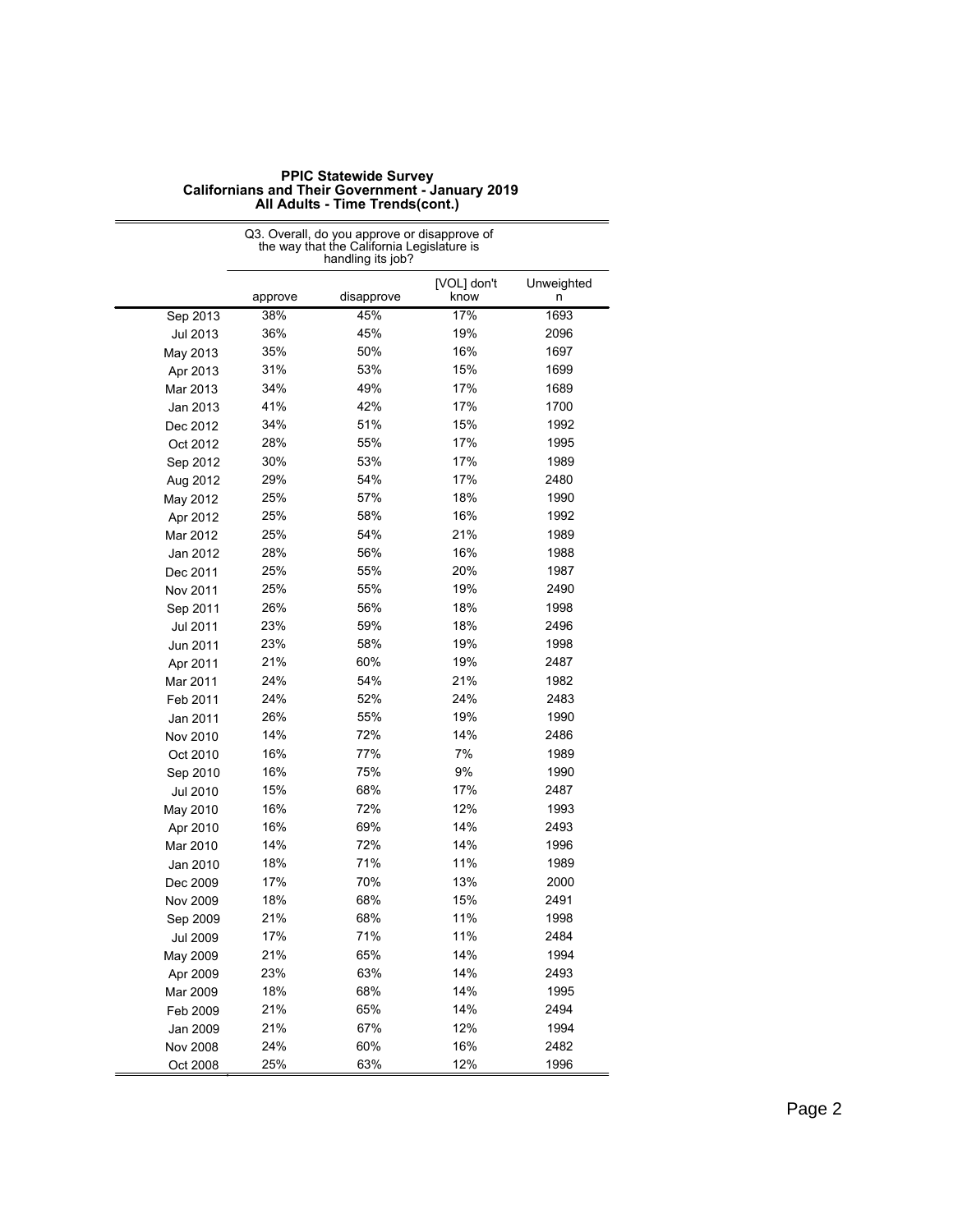|                 | the way that the California Legislature is<br>handling its job? |            |                     |                 |
|-----------------|-----------------------------------------------------------------|------------|---------------------|-----------------|
|                 | approve                                                         | disapprove | [VOL] don't<br>know | Unweighted<br>n |
| Sep 2008        | 21%                                                             | 67%        | 11%                 | 1990            |
| Aug 2008        | 26%                                                             | 63%        | 11%                 | 1991            |
| May 2008        | 26%                                                             | 57%        | 17%                 | 1991            |
| Apr 2008        | 26%                                                             | 58%        | 16%                 | 2495            |
| Mar 2008        | 30%                                                             | 55%        | 15%                 | 1988            |
| Jan 2008        | 34%                                                             | 53%        | 13%                 | 1988            |
| Dec 2007        | 41%                                                             | 47%        | 12%                 | 1992            |
| Oct 2007        | 33%                                                             | 50%        | 17%                 | 2490            |
| Sep 2007        | 34%                                                             | 51%        | 15%                 | 1988            |
| Jun 2007        | 39%                                                             | 40%        | 21%                 | 1987            |
| May 2007        | 37%                                                             | 44%        | 19%                 | 1994            |
| Apr 2007        | 38%                                                             | 44%        | 18%                 | 2483            |
| Mar 2007        | 41%                                                             | 42%        | 17%                 | 1989            |
| Jan 2007        | 40%                                                             | 44%        | 15%                 | 2006            |
| Oct 2006        | 30%                                                             | 52%        | 18%                 | 1993            |
| Sep 2006        | 34%                                                             | 50%        | 16%                 | 1994            |
| Aug 2006        | 31%                                                             | 53%        | 16%                 | 1995            |
| May 2006        | 26%                                                             | 54%        | 20%                 | 1988            |
| Mar 2006        | 25%                                                             | 59%        | 16%                 | 1988            |
| Jan 2006        | 29%                                                             | 57%        | 14%                 | 2000            |
| Jan 2006        | 24%                                                             | 54%        | 22%                 | 2481            |
| Oct 2005        | 25%                                                             | 56%        | 19%                 | 1993            |
| Sep 2005        | 32%                                                             | 53%        | 15%                 | 1992            |
| Aug 2005        | 27%                                                             | 56%        | 17%                 | 1993            |
| May 2005        | 26%                                                             | 58%        | 16%                 | 1992            |
| Jan 2005        | 37%                                                             | 50%        | 13%                 | 1993            |
| Oct 2004        | 43%                                                             | 41%        | 16%                 | 2005            |
| Sep 2004        | 40%                                                             | 46%        | 14%                 | 1988            |
| Aug 2004        | 42%                                                             | 45%        | 13%                 | 1990            |
| Jun 2004        | 40%                                                             | 44%        | 16%                 | 2498            |
| May 2004        | 40%                                                             | 43%        | 17%                 | 1986            |
| Jan 2004        | 36%                                                             | 45%        | 19%                 | 1981            |
| Aug 2003        | 28%                                                             | 58%        | 14%                 | 1979            |
| Jun 2003        | 39%                                                             | 44%        | 17%                 | 1976            |
| Feb 2003        | 36%                                                             | 45%        | 19%                 | 1967            |
| Sep 2002        | 45%                                                             | 36%        | 18%                 | 1967            |
| Jan 2002        | 49%                                                             | 35%        | 16%                 | 1942            |
| Dec 2001        | 53%                                                             | 29%        | 18%                 | 1952            |
| <b>Jul 2001</b> | 45%                                                             | 38%        | 18%                 | 1966            |
| Jan 2001        | 58%                                                             | 27%        | 15%                 | 1960            |
| Sep 2000        | 56%                                                             | 31%        | 12%                 | 1980            |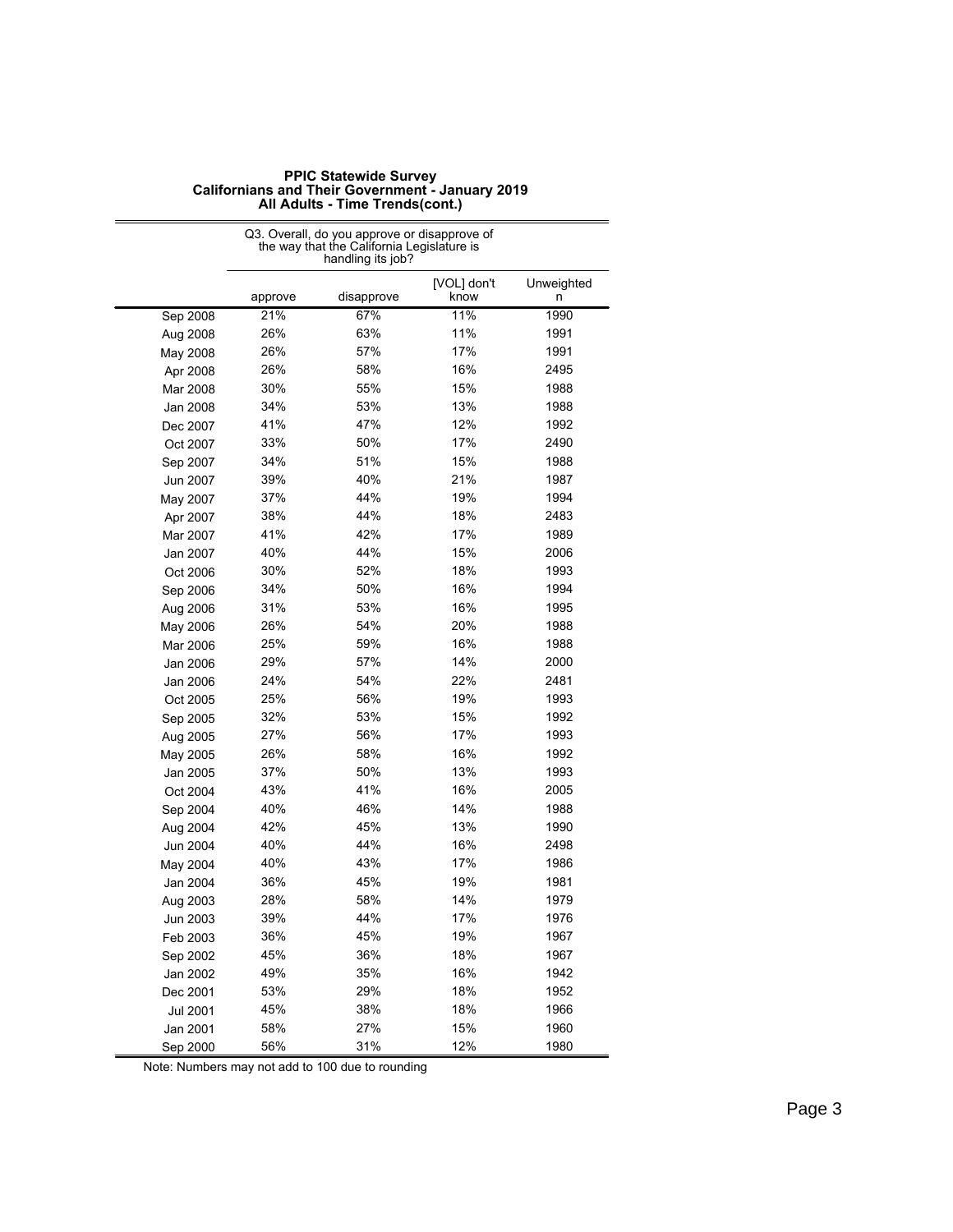|          |                                          | Q4. Do you think that Governor Newsom and<br>the state legislature will be able to work<br>together and accomplish a lot in the next year,<br>or not? |                     |                 |
|----------|------------------------------------------|-------------------------------------------------------------------------------------------------------------------------------------------------------|---------------------|-----------------|
|          | yes, will be<br>able to work<br>together | no, will not<br>be able to<br>work<br>together                                                                                                        | [VOL] don't<br>know | Unweighted<br>n |
| Jan 2019 | 67%                                      | 22%                                                                                                                                                   | 11%                 | 1693            |
| Jan 2018 | 60%                                      | 28%                                                                                                                                                   | 12%                 | 1698            |
| Jan 2017 | 66%                                      | 22%                                                                                                                                                   | 11%                 | 1694            |
| Jan 2016 | 57%                                      | 32%                                                                                                                                                   | 11%                 | 1696            |
| Jan 2015 | 59%                                      | 31%                                                                                                                                                   | 10%                 | 1702            |
| Jan 2014 | 57%                                      | 34%                                                                                                                                                   | 10%                 | 1700            |
| Jan 2013 | 57%                                      | 33%                                                                                                                                                   | 11%                 | 1702            |
| Jan 2012 | 44%                                      | 47%                                                                                                                                                   | 9%                  | 1999            |
| Jan 2011 | 58%                                      | 29%                                                                                                                                                   | 12%                 | 1991            |
| May 2010 | 19%                                      | 73%                                                                                                                                                   | 8%                  | 1998            |
| Jan 2010 | 28%                                      | 65%                                                                                                                                                   | 7%                  | 2000            |
| Jan 2009 | 39%                                      | 53%                                                                                                                                                   | 8%                  | 1995            |
| Jan 2008 | 50%                                      | 42%                                                                                                                                                   | 7%                  | 1994            |
| Jun 2007 | 49%                                      | 40%                                                                                                                                                   | 11%                 | 1994            |
| Jan 2007 | 62%                                      | 29%                                                                                                                                                   | 9%                  | 2009            |
| Mar 2006 | 30%                                      | 58%                                                                                                                                                   | 12%                 | 1738            |
| Jan 2006 | 43%                                      | 48%                                                                                                                                                   | 9%                  | 1998            |

\*January 2011 to January 2018 trend wording was "Do you think that Governor Brown and the state legislature will be able to work together and accomplish a lot in the next year, or not?"

\*January 2006 to May 2010 trend wording was " Do you think that Governor Schwarzenegger and the state legislature will be able to work together and accomplish a lot in the next year, or not?"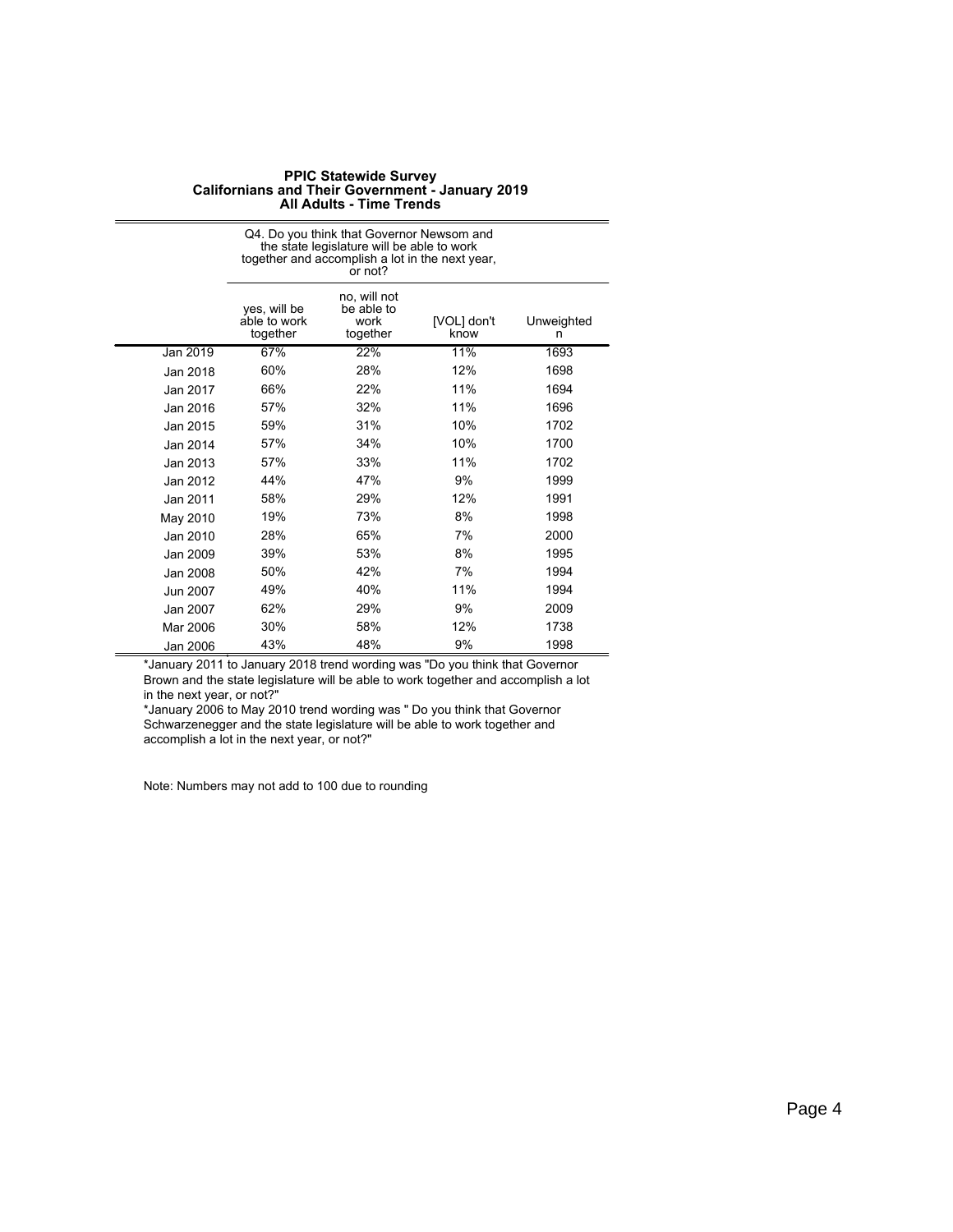|          | Q5. Do you think things in California are<br>GENERALLY going in the right direction or the<br>wrong direction? |                    |                     |                 |
|----------|----------------------------------------------------------------------------------------------------------------|--------------------|---------------------|-----------------|
|          | right direction                                                                                                | wrong<br>direction | [VOL] don't<br>know | Unweighted<br>n |
| Jan 2019 | 55%                                                                                                            | 40%                | 5%                  | 1699            |
| Dec 2018 | 54%                                                                                                            | 41%                | 5%                  | 1688            |
| Sep 2018 | 51%                                                                                                            | 43%                | 6%                  | 1694            |
| Jan 2018 | 57%                                                                                                            | 38%                | 6%                  | 1700            |
| Dec 2017 | 53%                                                                                                            | 41%                | 6%                  | 1695            |
| Sep 2017 | 54%                                                                                                            | 42%                | 5%                  | 1732            |
| Mar 2017 | 55%                                                                                                            | 39%                | 6%                  | 1699            |
| Jan 2017 | 58%                                                                                                            | 35%                | 7%                  | 1695            |
| Oct 2016 | 54%                                                                                                            | 39%                | 7%                  | 1699            |
| Sep 2016 | 52%                                                                                                            | 42%                | 6%                  | 1697            |
| May 2016 | 51%                                                                                                            | 43%                | 6%                  | 1697            |
| Mar 2016 | 50%                                                                                                            | 43%                | 8%                  | 1700            |
| Jan 2016 | 54%                                                                                                            | 41%                | 5%                  | 1696            |
| Dec 2015 | 51%                                                                                                            | 43%                | 6%                  | 1690            |
| Sep 2015 | 48%                                                                                                            | 46%                | 6%                  | 1701            |
| Jun 2015 | 45%                                                                                                            | 46%                | 8%                  | 1694            |
| Mar 2015 | 50%                                                                                                            | 41%                | 8%                  | 1691            |
| Jan 2015 | 57%                                                                                                            | 36%                | 8%                  | 1699            |
| Dec 2014 | 50%                                                                                                            | 42%                | 8%                  | 1699            |
| Oct 2014 | 47%                                                                                                            | 46%                | 7%                  | 1690            |
| Sep 2014 | 43%                                                                                                            | 48%                | 8%                  | 1685            |
| May 2014 | 45%                                                                                                            | 48%                | 7%                  | 1693            |
| Mar 2014 | 45%                                                                                                            | 48%                | 7%                  | 1693            |
| Jan 2014 | 53%                                                                                                            | 41%                | 6%                  | 1697            |
| Dec 2013 | 45%                                                                                                            | 46%                | 8%                  | 1694            |
| Sep 2013 | 43%                                                                                                            | 48%                | 9%                  | 1697            |
| Jun 2013 | 45%                                                                                                            | 42%                | 13%                 | 2463            |
| May 2013 | 46%                                                                                                            | 48%                | 7%                  | 1692            |
| Mar 2013 | 44%                                                                                                            | 48%                | 8%                  | 1697            |
| Jan 2013 | 51%                                                                                                            | 40%                | 9%                  | 1701            |
| Dec 2012 | 44%                                                                                                            | 50%                | 6%                  | 1984            |
| Oct 2012 | 39%                                                                                                            | 53%                | 8%                  | 1998            |
| Sep 2012 | 33%                                                                                                            | 60%                | 7%                  | 1991            |
| May 2012 | 30%                                                                                                            | 63%                | 7%                  | 1990            |
| Mar 2012 | 34%                                                                                                            | 56%                | 10%                 | 1987            |
| Jan 2012 | 37%                                                                                                            | 57%                | 6%                  | 1988            |
| Dec 2011 | 30%                                                                                                            | 61%                | 9%                  | 1993            |
| Sep 2011 | 30%                                                                                                            | 61%                | 8%                  | 1993            |
| Jun 2011 | 28%                                                                                                            | 60%                | 12%                 | 2483            |
| Jun 2011 | 29%                                                                                                            | 61%                | 10%                 | 1993            |
| Mar 2011 | 31%                                                                                                            | 59%                | 11%                 | 1985            |
| Feb 2011 | 34%                                                                                                            | 55%                | 12%                 | 2486            |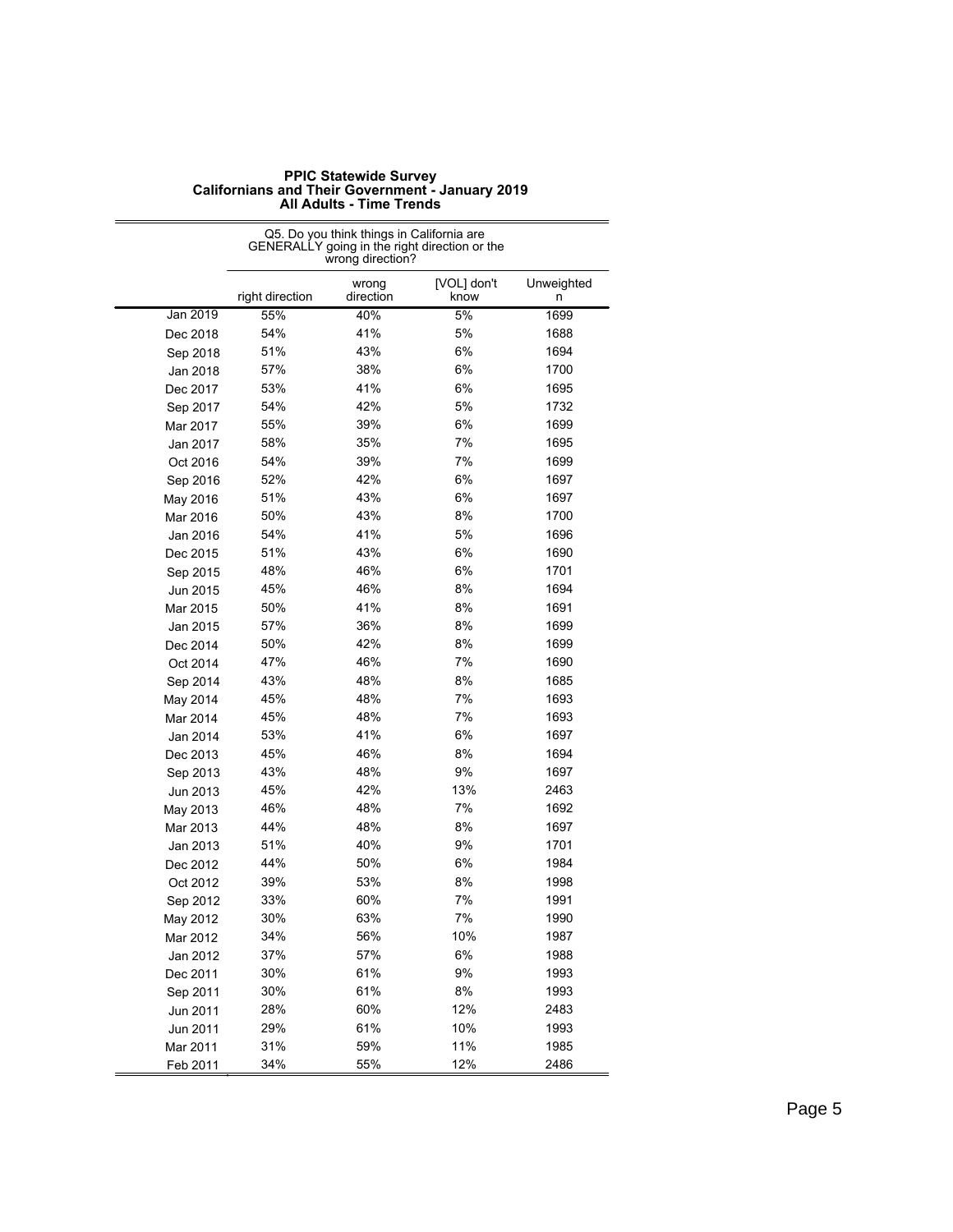|                 | Q5. Do you think things in California are<br>GENERALLY going in the right direction or the<br>wrong direction? |                    |                     |                 |
|-----------------|----------------------------------------------------------------------------------------------------------------|--------------------|---------------------|-----------------|
|                 | right direction                                                                                                | wrong<br>direction | [VOL] don't<br>know | Unweighted<br>n |
| Jan 2011        | 38%                                                                                                            | 54%                | 8%                  | 1992            |
| Oct 2010        | 16%                                                                                                            | 73%                | 12%                 | 1977            |
| Sep 2010        | 20%                                                                                                            | 69%                | 11%                 | 1981            |
| Jul 2010        | 15%                                                                                                            | 79%                | 6%                  | 2489            |
| May 2010        | 18%                                                                                                            | 77%                | 6%                  | 1996            |
| Mar 2010        | 19%                                                                                                            | 76%                | 4%                  | 1997            |
| Jan 2010        | 19%                                                                                                            | 74%                | 7%                  | 1993            |
| Dec 2009        | 19%                                                                                                            | 75%                | 6%                  | 1999            |
| <b>Nov 2009</b> | 17%                                                                                                            | 76%                | 7%                  | 2488            |
| Sep 2009        | 22%                                                                                                            | 72%                | 6%                  | 2001            |
| <b>Jul 2009</b> | 14%                                                                                                            | 79%                | 6%                  | 2493            |
| Jun 2009        | 19%                                                                                                            | 70%                | 11%                 | 2490            |
| May 2009        | 24%                                                                                                            | 68%                | 8%                  | 1997            |
| Mar 2009        | 22%                                                                                                            | 71%                | 7%                  | 1995            |
| Feb 2009        | 18%                                                                                                            | 75%                | 7%                  | 2494            |
| Jan 2009        | 18%                                                                                                            | 75%                | 7%                  | 1993            |
| Nov 2008        | 23%                                                                                                            | 66%                | 11%                 | 2493            |
| Oct 2008        | 20%                                                                                                            | 71%                | 10%                 | 1987            |
| Sep 2008        | 21%                                                                                                            | 68%                | 11%                 | 1999            |
| Aug 2008        | 23%                                                                                                            | 68%                | 9%                  | 1990            |
| <b>Jun 2008</b> | 22%                                                                                                            | 69%                | 9%                  | 2484            |
| May 2008        | 24%                                                                                                            | 65%                | 11%                 | 1986            |
| Mar 2008        | 26%                                                                                                            | 63%                | 11%                 | 1992            |
| Jan 2008        | 36%                                                                                                            | 54%                | 10%                 | 1989            |
| Dec 2007        | 36%                                                                                                            | 52%                | 11%                 | 1991            |
| Sep 2007        | 41%                                                                                                            | 50%                | 9%                  | 1983            |
| Jun 2007        | 44%                                                                                                            | 46%                | 10%                 | 1981            |
| May 2007        | 46%                                                                                                            | 46%                | 8%                  | 1986            |
| Mar 2007        | 45%                                                                                                            | 47%                | 9%                  | 1986            |
| Jan 2007        | 55%                                                                                                            | 37%                | 8%                  | 2003            |
| Oct 2006        | 44%                                                                                                            | 46%                | 10%                 | 1991            |
| Sep 2006        | 45%                                                                                                            | 45%                | 10%                 | 1996            |
| Aug 2006        | 42%                                                                                                            | 47%                | 11%                 | 1993            |
| <b>Jul 2006</b> | 42%                                                                                                            | 47%                | 11%                 | 2489            |
| May 2006        | 35%                                                                                                            | 57%                | 8%                  | 1997            |
| Mar 2006        | 35%                                                                                                            | 56%                | 9%                  | 1994            |
| Feb 2006        | 32%                                                                                                            | 58%                | 10%                 | 1990            |
| Jan 2006        | 37%                                                                                                            | 56%                | 7%                  | 1995            |
| Jan 2006        | 29%                                                                                                            | 60%                | 11%                 | 2492            |
| Oct 2005        | 30%                                                                                                            | 60%                | 10%                 | 1987            |
| Sep 2005        | 31%                                                                                                            | 60%                | 9%                  | 1991            |
| Aug 2005        | 34%                                                                                                            | 57%                | 9%                  | 1995            |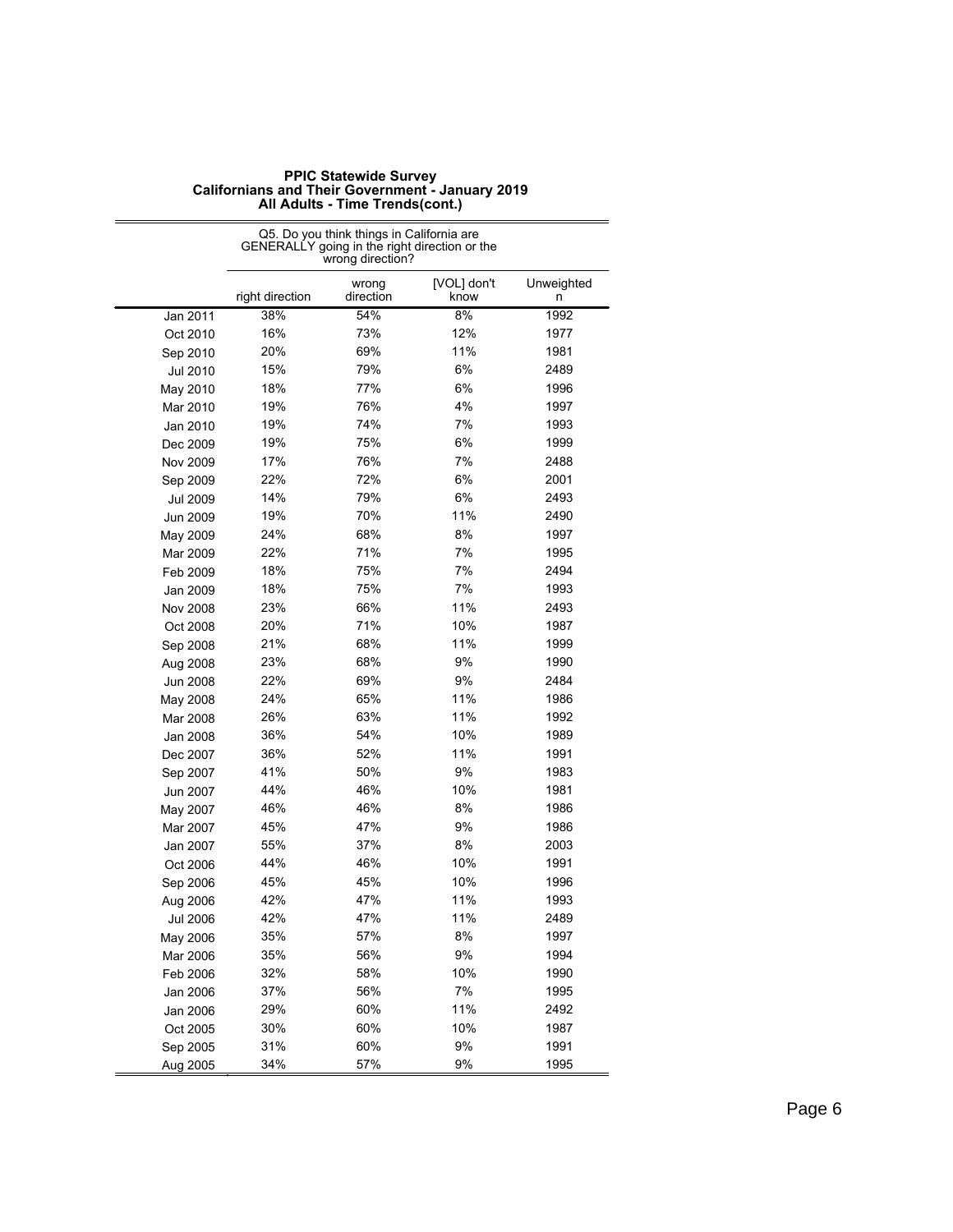|                 | Q5. Do you think things in California are<br>GENERALLY going in the right direction or the<br>wrong direction? |                    |                     |                 |
|-----------------|----------------------------------------------------------------------------------------------------------------|--------------------|---------------------|-----------------|
|                 | right direction                                                                                                | wrong<br>direction | [VOL] don't<br>know | Unweighted<br>n |
| Jul 2005        | 38%                                                                                                            | 51%                | 12%                 | 2488            |
| May 2005        | 35%                                                                                                            | 57%                | 8%                  | 1993            |
| Apr 2005        | 35%                                                                                                            | 53%                | 11%                 | 2491            |
| Jan 2005        | 46%                                                                                                            | 41%                | 13%                 | 1994            |
| Oct 2004        | 44%                                                                                                            | 44%                | 11%                 | 2003            |
| Sep 2004        | 47%                                                                                                            | 40%                | 13%                 | 1990            |
| Aug 2004        | 44%                                                                                                            | 42%                | 13%                 | 1985            |
| <b>Jul 2004</b> | 43%                                                                                                            | 43%                | 14%                 | 2491            |
| Jun 2004        | 44%                                                                                                            | 44%                | 13%                 | 2484            |
| May 2004        | 43%                                                                                                            | 44%                | 14%                 | 1991            |
| Feb 2004        | 35%                                                                                                            | 51%                | 14%                 | 1970            |
| Jan 2004        | 43%                                                                                                            | 40%                | 17%                 | 1975            |
| Nov 2003        | 32%                                                                                                            | 52%                | 15%                 | 1984            |
| Oct 2003        | 22%                                                                                                            | 67%                | 11%                 | 1979            |
| Sep 2003        | 24%                                                                                                            | 67%                | 9%                  | 1971            |
| Aug 2003        | 22%                                                                                                            | 66%                | 12%                 | 1979            |
| <b>Jul 2003</b> | 31%                                                                                                            | 57%                | 12%                 | 1978            |
| Jun 2003        | 30%                                                                                                            | 57%                | 13%                 | 1978            |
| Feb 2003        | 28%                                                                                                            | 60%                | 11%                 | 1967            |
| <b>Nov 2002</b> | 49%                                                                                                            | 41%                | 10%                 | 1966            |
| Oct 2002        | 46%                                                                                                            | 45%                | 10%                 | 1960            |
| Sep 2002        | 54%                                                                                                            | 37%                | 9%                  | 1971            |
| Aug 2002        | 44%                                                                                                            | 48%                | 9%                  | 1971            |
| Feb 2002        | 56%                                                                                                            | 36%                | 9%                  | 2016            |
| Jan 2002        | 59%                                                                                                            | 32%                | 9%                  | 1942            |
| Dec 2001        | 58%                                                                                                            | 33%                | 9%                  | 1966            |
| Nov 2001        | 60%                                                                                                            | 29%                | 11%                 | 1966            |
| <b>Jul 2001</b> | 44%                                                                                                            | 47%                | 9%                  | 1986            |
| May 2001        | 44%                                                                                                            | 48%                | 8%                  | 1981            |
| Jan 2001        | 62%                                                                                                            | 29%                | 9%                  | 1973            |
| Oct 2000        | 59%                                                                                                            | 32%                | 9%                  | 1978            |
| Aug 2000        | 62%                                                                                                            | 30%                | 8%                  | 1972            |
| Feb 2000        | 65%                                                                                                            | 27%                | 8%                  | 2021            |
| Jan 2000        | 66%                                                                                                            | 26%                | 8%                  | 1979            |
| Dec 1999        | 62%                                                                                                            | 31%                | 7%                  | 1985            |
| Sep 1999        | 61%                                                                                                            | 34%                | 5%                  | 1988            |
| Jan 1999        | 63%                                                                                                            | 28%                | 9%                  | 1964            |
| Oct 1998        | 62%                                                                                                            | 30%                | 8%                  | 1992            |
| Sep 1998        | 57%                                                                                                            | 34%                | 8%                  | 1995            |
| May 1998        | 56%                                                                                                            | 34%                | 9%                  | 1983            |
| Apr 1998        | 55%                                                                                                            | 36%                | 9%                  | 1972            |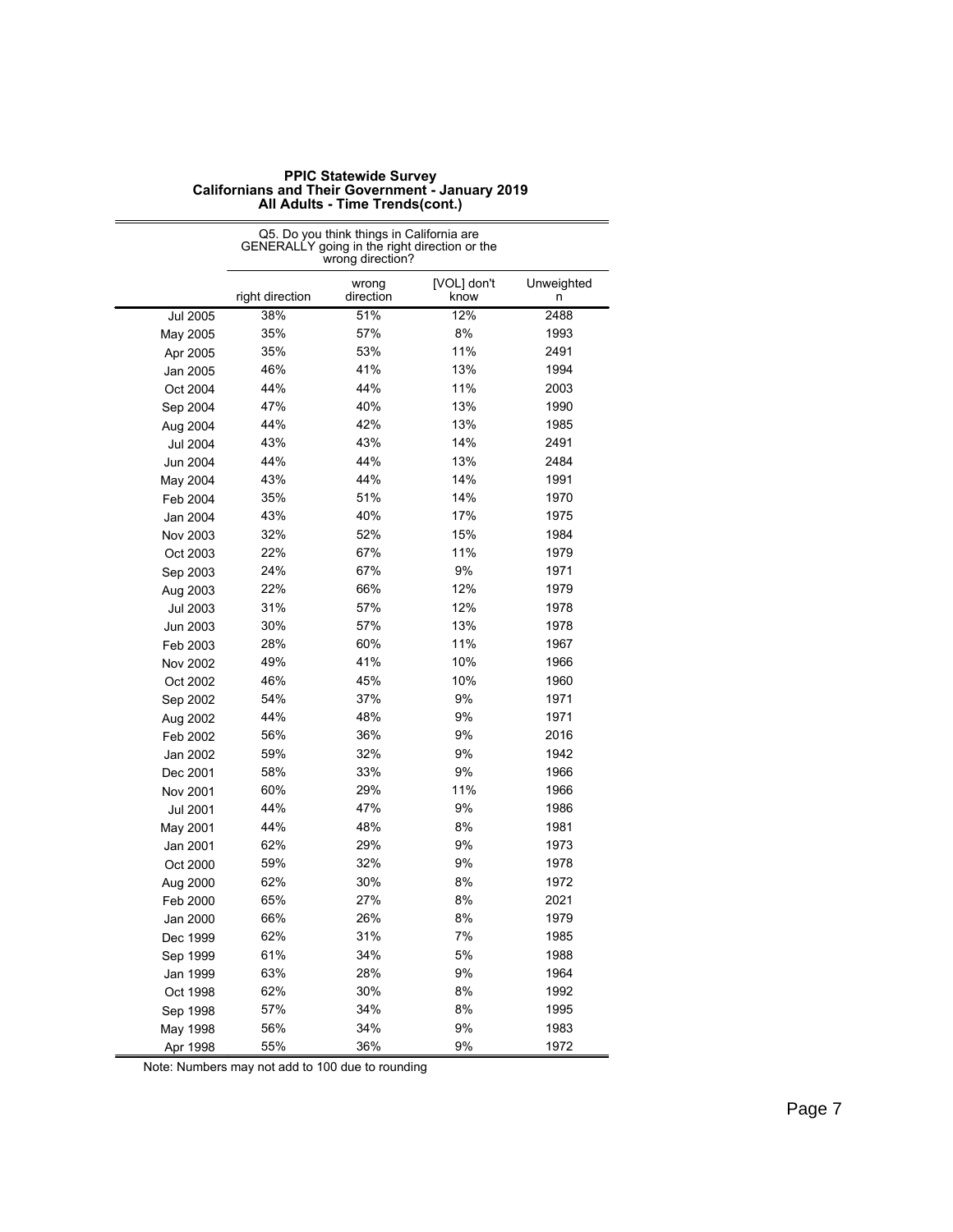| <b>PPIC Statewide Survey</b>                            |
|---------------------------------------------------------|
| <b>Californians and Their Government - January 2019</b> |
| All Adulte - Time Trande                                |

|          | Q6. Turning to economic conditions in<br>California, do you think that during the next 12<br>months we will have good times financially or<br>bad times? |           |                     |                 |
|----------|----------------------------------------------------------------------------------------------------------------------------------------------------------|-----------|---------------------|-----------------|
|          | good times                                                                                                                                               | bad times | [VOL] don't<br>know | Unweighted<br>n |
| Jan 2019 | 49%                                                                                                                                                      | 42%       | 9%                  | 1697            |
| Dec 2018 | 46%                                                                                                                                                      | 45%       | 9%                  | 1687            |
| Oct 2018 | 48%                                                                                                                                                      | 39%       | 12%                 | 1693            |
| Sep 2018 | 53%                                                                                                                                                      | 37%       | 10%                 | 1689            |
| May 2018 | 51%                                                                                                                                                      | 39%       | 10%                 | 1694            |
| Jan 2018 | 56%                                                                                                                                                      | 35%       | 10%                 | 1695            |
| Sep 2017 | 51%                                                                                                                                                      | 40%       | 9%                  | 1728            |
| Mar 2017 | 51%                                                                                                                                                      | 40%       | 9%                  | 1696            |
| Jan 2017 | 53%                                                                                                                                                      | 35%       | 12%                 | 1691            |
| Oct 2016 | 47%                                                                                                                                                      | 38%       | 15%                 | 1696            |
| Sep 2016 | 48%                                                                                                                                                      | 40%       | 12%                 | 1693            |
| May 2016 | 50%                                                                                                                                                      | 39%       | 11%                 | 1691            |
| Mar 2016 | 51%                                                                                                                                                      | 40%       | 9%                  | 1695            |
| Jan 2016 | 49%                                                                                                                                                      | 43%       | 8%                  | 1693            |
| Dec 2015 | 48%                                                                                                                                                      | 41%       | 11%                 | 1689            |
| Sep 2015 | 48%                                                                                                                                                      | 42%       | 9%                  | 1700            |
| Jun 2015 | 48%                                                                                                                                                      | 42%       | 10%                 | 1695            |
| Mar 2015 | 52%                                                                                                                                                      | 38%       | 10%                 | 1686            |
| Jan 2015 | 58%                                                                                                                                                      | 34%       | 8%                  | 1691            |
| Dec 2014 | 52%                                                                                                                                                      | 39%       | 9%                  | 1684            |
| Oct 2014 | 45%                                                                                                                                                      | 44%       | 11%                 | 1694            |
| Sep 2014 | 44%                                                                                                                                                      | 45%       | 10%                 | 1687            |
| May 2014 | 44%                                                                                                                                                      | 47%       | 9%                  | 1689            |
| Mar 2014 | 46%                                                                                                                                                      | 45%       | 10%                 | 1693            |
| Jan 2014 | 49%                                                                                                                                                      | 45%       | 6%                  | 1692            |
| Dec 2013 | 43%                                                                                                                                                      | 48%       | 9%                  | 1692            |
| Sep 2013 | 46%                                                                                                                                                      | 44%       | 10%                 | 1694            |
| Jun 2013 | 46%                                                                                                                                                      | 42%       | 12%                 | 2468            |
| May 2013 | 48%                                                                                                                                                      | 44%       | 8%                  | 1685            |
| Mar 2013 | 44%                                                                                                                                                      | 49%       | 8%                  | 1691            |
| Jan 2013 | 49%                                                                                                                                                      | 40%       | 11%                 | 1695            |
| Dec 2012 | 41%                                                                                                                                                      | 50%       | 9%                  | 1987            |
| Oct 2012 | 37%                                                                                                                                                      | 53%       | 11%                 | 1995            |
| Sep 2012 | 33%                                                                                                                                                      | 57%       | 10%                 | 1983            |
| May 2012 | 31%                                                                                                                                                      | 61%       | 8%                  | 1986            |
| Mar 2012 | 34%                                                                                                                                                      | 56%       | 10%                 | 1994            |
| Jan 2012 | 35%                                                                                                                                                      | 56%       | 9%                  | 1988            |
| Dec 2011 | 31%                                                                                                                                                      | 60%       | 9%                  | 1986            |
| Sep 2011 | 25%                                                                                                                                                      | 67%       | 8%                  | 1993            |
| Jun 2011 | 26%                                                                                                                                                      | 63%       | 11%                 | 2479            |
| Jun 2011 | 34%                                                                                                                                                      | 58%       | $8%$                | 1995            |

### **All Adults - Time Trends**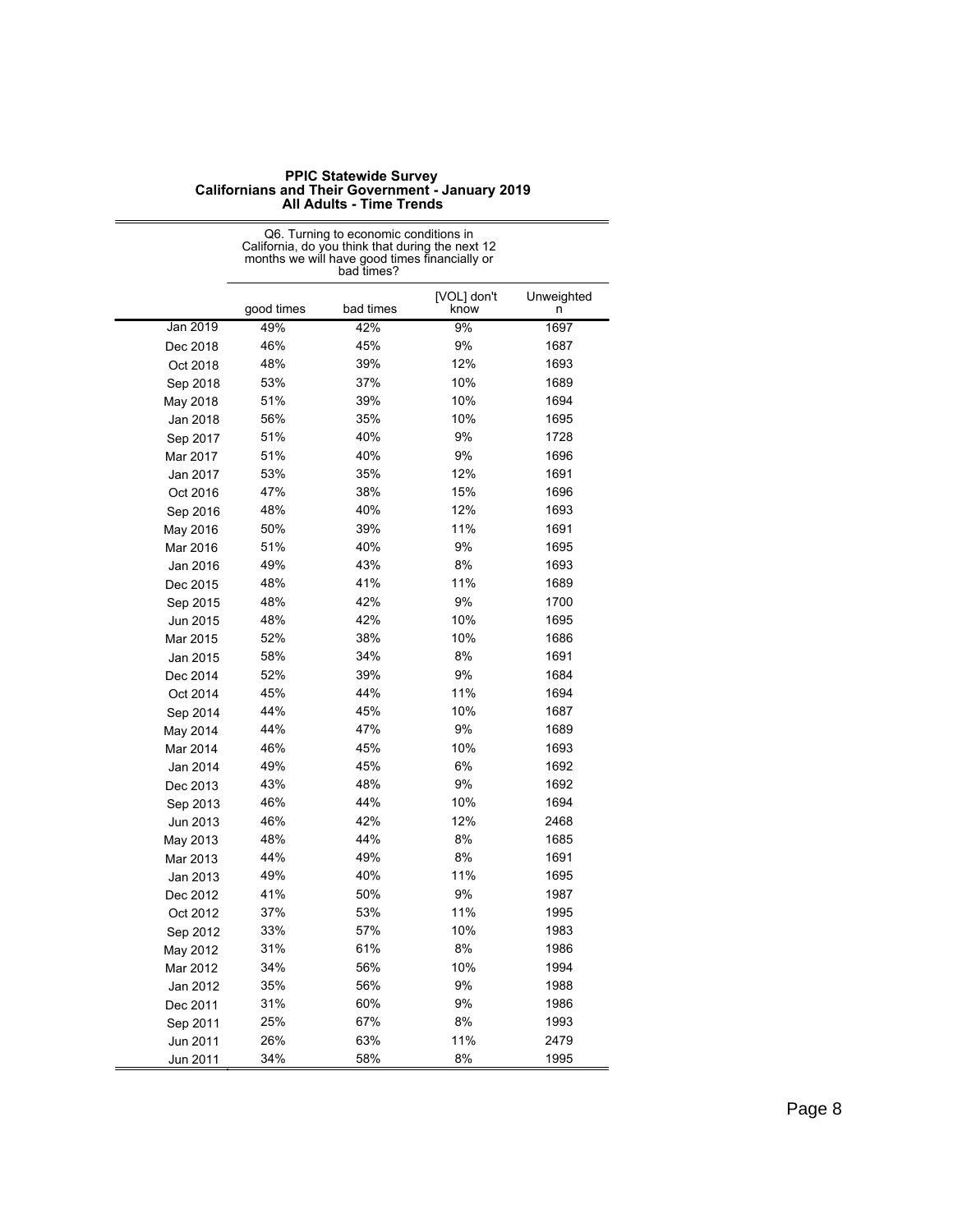| <b>PPIC Statewide Survey</b>                            |
|---------------------------------------------------------|
| <b>Californians and Their Government - January 2019</b> |
| All Adulte - Time Trende(cont)                          |

|                 | Q6. Turning to economic conditions in<br>California, do you think that during the next 12<br>months we will have good times financially or<br>bad times? |           |                     |                 |
|-----------------|----------------------------------------------------------------------------------------------------------------------------------------------------------|-----------|---------------------|-----------------|
|                 | good times                                                                                                                                               | bad times | [VOL] don't<br>know | Unweighted<br>n |
| Mar 2011        | 30%                                                                                                                                                      | 61%       | 8%                  | 1987            |
| Feb 2011        | 34%                                                                                                                                                      | 54%       | 11%                 | 2481            |
| Jan 2011        | 36%                                                                                                                                                      | 56%       | 7%                  | 1989            |
| Oct 2010        | 25%                                                                                                                                                      | 62%       | 13%                 | 1971            |
| Sep 2010        | 29%                                                                                                                                                      | 59%       | 12%                 | 1984            |
| Jul 2010        | 25%                                                                                                                                                      | 67%       | 7%                  | 2487            |
| May 2010        | 28%                                                                                                                                                      | 65%       | 8%                  | 1990            |
| Mar 2010        | 27%                                                                                                                                                      | 65%       | 8%                  | 1991            |
| Jan 2010        | 25%                                                                                                                                                      | 67%       | 8%                  | 1990            |
| Dec 2009        | 28%                                                                                                                                                      | 66%       | 6%                  | 1995            |
| Nov 2009        | 23%                                                                                                                                                      | 69%       | 8%                  | 2487            |
| Sep 2009        | 26%                                                                                                                                                      | 67%       | 7%                  | 1996            |
| Jul 2009        | 18%                                                                                                                                                      | 75%       | 7%                  | 2493            |
| Jun 2009        | 24%                                                                                                                                                      | 69%       | 7%                  | 2498            |
| May 2009        | 25%                                                                                                                                                      | 67%       | 8%                  | 1998            |
| Mar 2009        | 22%                                                                                                                                                      | 71%       | 6%                  | 1999            |
| Feb 2009        | 22%                                                                                                                                                      | 73%       | 6%                  | 2496            |
| Jan 2009        | 18%                                                                                                                                                      | 77%       | 5%                  | 1998            |
| Nov 2008        | 20%                                                                                                                                                      | 71%       | 10%                 | 2489            |
| Oct 2008        | 18%                                                                                                                                                      | 74%       | 8%                  | 1995            |
| Sep 2008        | 20%                                                                                                                                                      | 68%       | 11%                 | 1996            |
| Aug 2008        | 21%                                                                                                                                                      | 71%       | 8%                  | 1995            |
| <b>Jul 2008</b> | 15%                                                                                                                                                      | 78%       | 6%                  | 2498            |
| Jun 2008        | 15%                                                                                                                                                      | 78%       | 7%                  | 2495            |
| May 2008        | 17%                                                                                                                                                      | 73%       | 10%                 | 1988            |
| Mar 2008        | 16%                                                                                                                                                      | 76%       | 9%                  | 1998            |
| Jan 2008        | 20%                                                                                                                                                      | 72%       | 9%                  | 1991            |
| Dec 2007        | 25%                                                                                                                                                      | 65%       | 10%                 | 1993            |
| Sep 2007        | 33%                                                                                                                                                      | 59%       | 8%                  | 1992            |
| Jun 2007        | 40%                                                                                                                                                      | 49%       | 10%                 | 1987            |
| May 2007        | 38%                                                                                                                                                      | 50%       | 12%                 | 1990            |
| Mar 2007        | 40%                                                                                                                                                      | 51%       | 9%                  | 1989            |
| Jan 2007        | 50%                                                                                                                                                      | 39%       | 11%                 | 2009            |
| Oct 2006        | 50%                                                                                                                                                      | 37%       | 13%                 | 1994            |
| Sep 2006        | 45%                                                                                                                                                      | 43%       | 12%                 | 1999            |
| Aug 2006        | 43%                                                                                                                                                      | 46%       | 12%                 | 1993            |
| <b>Jul 2006</b> | 39%                                                                                                                                                      | 46%       | 15%                 | 2494            |
| May 2006        | 37%                                                                                                                                                      | 52%       | 12%                 | 1994            |
| Mar 2006        | 45%                                                                                                                                                      | 43%       | 12%                 | 1989            |
| Feb 2006        | 42%                                                                                                                                                      | 45%       | 13%                 | 1995            |
| Jan 2006        | 48%                                                                                                                                                      | 42%       | 11%                 | 1997            |
| Jan 2006        | 41%                                                                                                                                                      | 46%       | 13%                 | 2487            |

# **All Adults - Time Trends(cont.)**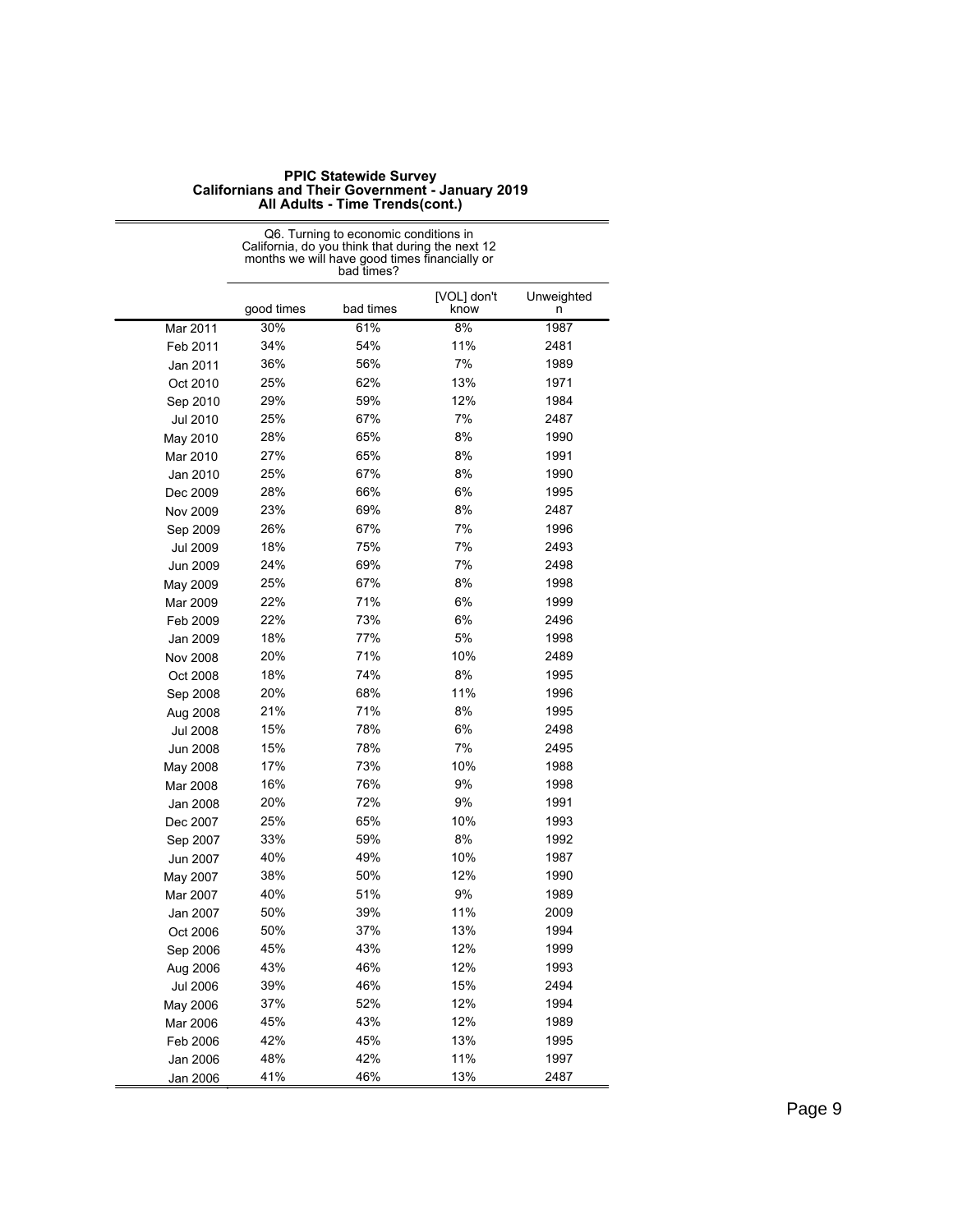| <b>PPIC Statewide Survey</b>                            |
|---------------------------------------------------------|
| <b>Californians and Their Government - January 2019</b> |
| All Adults - Time Trends(cont.)                         |

|                 | Q6. Turning to economic conditions in<br>California, do you think that during the next 12<br>months we will have good times financially or<br>bad times? |           |                     |                 |  |  |
|-----------------|----------------------------------------------------------------------------------------------------------------------------------------------------------|-----------|---------------------|-----------------|--|--|
|                 | good times                                                                                                                                               | bad times | [VOL] don't<br>know | Unweighted<br>n |  |  |
| Oct 2005        | 34%                                                                                                                                                      | 56%       | 10%                 | 1990            |  |  |
| Sep 2005        | 32%                                                                                                                                                      | 58%       | 10%                 | 1993            |  |  |
| Aug 2005        | 38%                                                                                                                                                      | 51%       | 11%                 | 1994            |  |  |
| <b>Jul 2005</b> | 42%                                                                                                                                                      | 43%       | 15%                 | 2489            |  |  |
| May 2005        | 39%                                                                                                                                                      | 49%       | 12%                 | 1990            |  |  |
| Apr 2005        | 38%                                                                                                                                                      | 51%       | 11%                 | 2492            |  |  |
| Jan 2005        | 47%                                                                                                                                                      | 39%       | 13%                 | 1992            |  |  |
| Oct 2004        | 42%                                                                                                                                                      | 43%       | 14%                 | 2007            |  |  |
| Sep 2004        | 46%                                                                                                                                                      | 40%       | 14%                 | 1990            |  |  |
| Aug 2004        | 45%                                                                                                                                                      | 40%       | 15%                 | 1989            |  |  |
| <b>Jul 2004</b> | 48%                                                                                                                                                      | 40%       | 12%                 | 2488            |  |  |
| Jun 2004        | 41%                                                                                                                                                      | 46%       | 13%                 | 2479            |  |  |
| May 2004        | 42%                                                                                                                                                      | 44%       | 14%                 | 1991            |  |  |
| Feb 2004        | 43%                                                                                                                                                      | 44%       | 13%                 | 1974            |  |  |
| Jan 2004        | 49%                                                                                                                                                      | 36%       | 15%                 | 1983            |  |  |
| Nov 2003        | 39%                                                                                                                                                      | 47%       | 14%                 | 1985            |  |  |
| Oct 2003        | 36%                                                                                                                                                      | 43%       | 22%                 | 1965            |  |  |
| Sep 2003        | 32%                                                                                                                                                      | 50%       | 18%                 | 1959            |  |  |
| Aug 2003        | 30%                                                                                                                                                      | 53%       | 17%                 | 1967            |  |  |
| <b>Jul 2003</b> | 34%                                                                                                                                                      | 55%       | 10%                 | 1977            |  |  |
| Jun 2003        | 32%                                                                                                                                                      | 58%       | 10%                 | 1972            |  |  |
| Feb 2003        | 20%                                                                                                                                                      | 71%       | 10%                 | 1978            |  |  |
| Nov 2002        | 44%                                                                                                                                                      | 46%       | 10%                 | 1964            |  |  |
| Oct 2002        | 38%                                                                                                                                                      | 51%       | 12%                 | 1960            |  |  |
| Sep 2002        | 43%                                                                                                                                                      | 46%       | 10%                 | 1976            |  |  |
| Aug 2002        | 39%                                                                                                                                                      | 51%       | 10%                 | 1976            |  |  |
| Feb 2002        | 46%                                                                                                                                                      | 47%       | 7%                  | 2021            |  |  |
| Jan 2002        | 48%                                                                                                                                                      | 46%       | 6%                  | 1950            |  |  |
| Dec 2001        | 37%                                                                                                                                                      | 56%       | 7%                  | 1969            |  |  |
| Nov 2001        | 33%                                                                                                                                                      | 59%       | 9%                  | 1970            |  |  |
| Jul 2001        | 41%                                                                                                                                                      | 50%       | 9%                  | 1983            |  |  |
| May 2001        | 38%                                                                                                                                                      | 56%       | 6%                  | 1984            |  |  |
| Jan 2001        | 51%                                                                                                                                                      | 38%       | 11%                 | 1975            |  |  |
| Aug 2000        | 72%                                                                                                                                                      | 21%       | 7%                  | 1970            |  |  |
| Feb 2000        | 78%                                                                                                                                                      | 15%       | 7%                  | 2028            |  |  |
| Dec 1999        | 76%                                                                                                                                                      | 19%       | 6%                  | 1992            |  |  |
| Sep 1999        | 72%                                                                                                                                                      | 23%       | 5%                  | 1997            |  |  |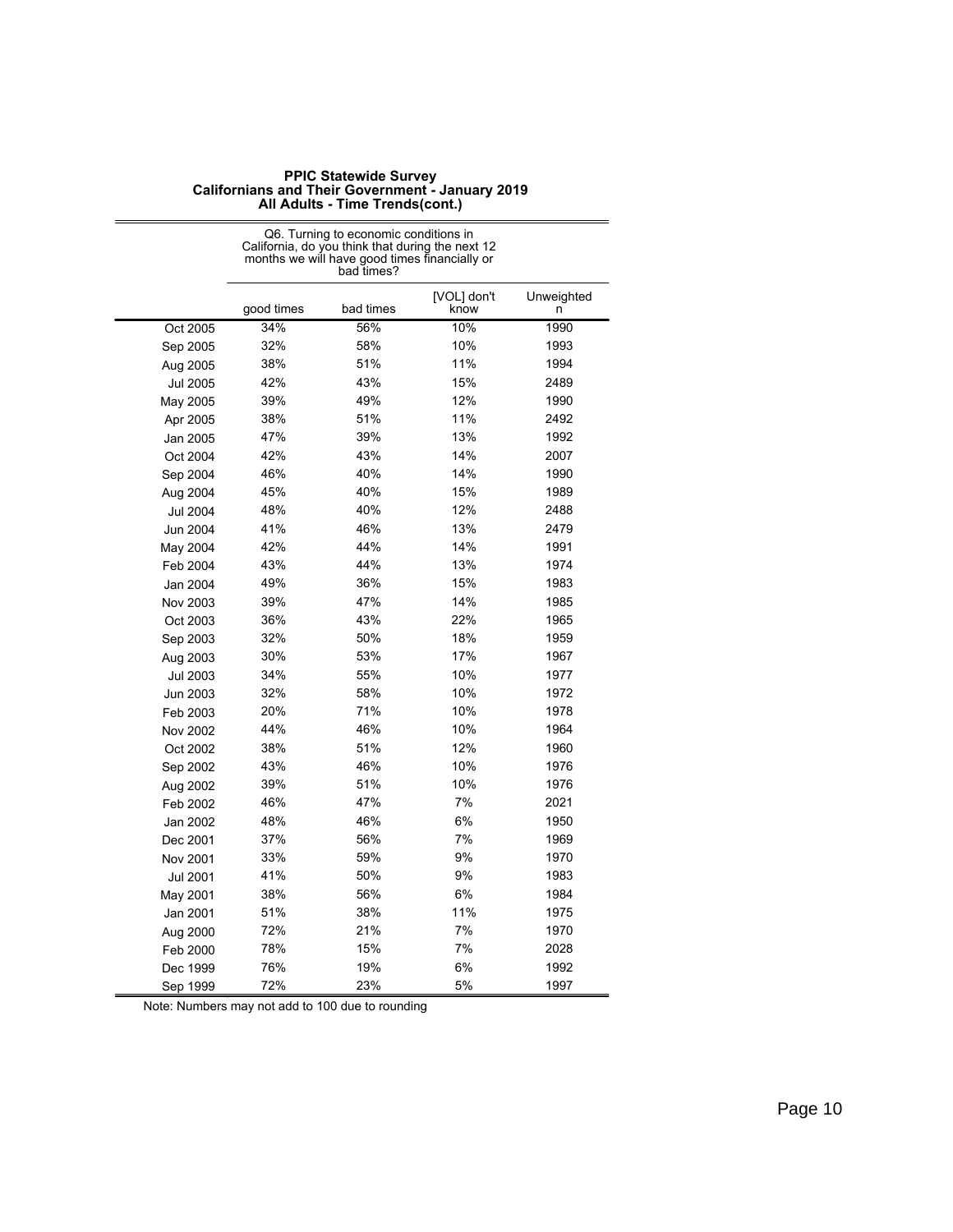| <b>PPIC Statewide Survey</b><br><b>Californians and Their Government - January 2019</b> |
|-----------------------------------------------------------------------------------------|
| <b>All Adults - Time Trends</b>                                                         |

|          | Q7. I'm going to name some of the largest areas for state spending. Please tell me<br>the one that represents the most spending in the state budget? |                     |                                 |                            |                     |                 |
|----------|------------------------------------------------------------------------------------------------------------------------------------------------------|---------------------|---------------------------------|----------------------------|---------------------|-----------------|
|          | K-12 public<br>education                                                                                                                             | higher<br>education | health and<br>human<br>services | prisons and<br>corrections | [VOL] don't<br>know | Unweighted<br>n |
| Jan 2019 | 16%                                                                                                                                                  | 10%                 | 35%                             | 33%                        | 5%                  | 1692            |
| Jan 2017 | 16%                                                                                                                                                  | 12%                 | 28%                             | 39%                        | 5%                  | 1698            |
| Jan 2016 | 15%                                                                                                                                                  | 10%                 | 28%                             | 42%                        | 5%                  | 1697            |
| Jan 2015 | 15%                                                                                                                                                  | 7%                  | 29%                             | 42%                        | 6%                  | 1703            |
| Jan 2014 | 17%                                                                                                                                                  | 9%                  | 30%                             | 38%                        | 6%                  | 1706            |
| Jan 2012 | 16%                                                                                                                                                  | 5%                  | 27%                             | 47%                        | 5%                  | 1996            |
| Jan 2011 | 16%                                                                                                                                                  | 6%                  | 27%                             | 45%                        | 6%                  | 2001            |
| Jan 2010 | 16%                                                                                                                                                  | 5%                  | 24%                             | 49%                        | 6%                  | 1995            |
| May 2008 | 20%                                                                                                                                                  | 7%                  | 27%                             | 37%                        | 9%                  | 1998            |
| May 2007 | 30%                                                                                                                                                  | 10%                 | 28%                             | 23%                        | 9%                  | 1999            |
| May 2005 | 29%                                                                                                                                                  | 8%                  | 25%                             | 28%                        | 10%                 | 1997            |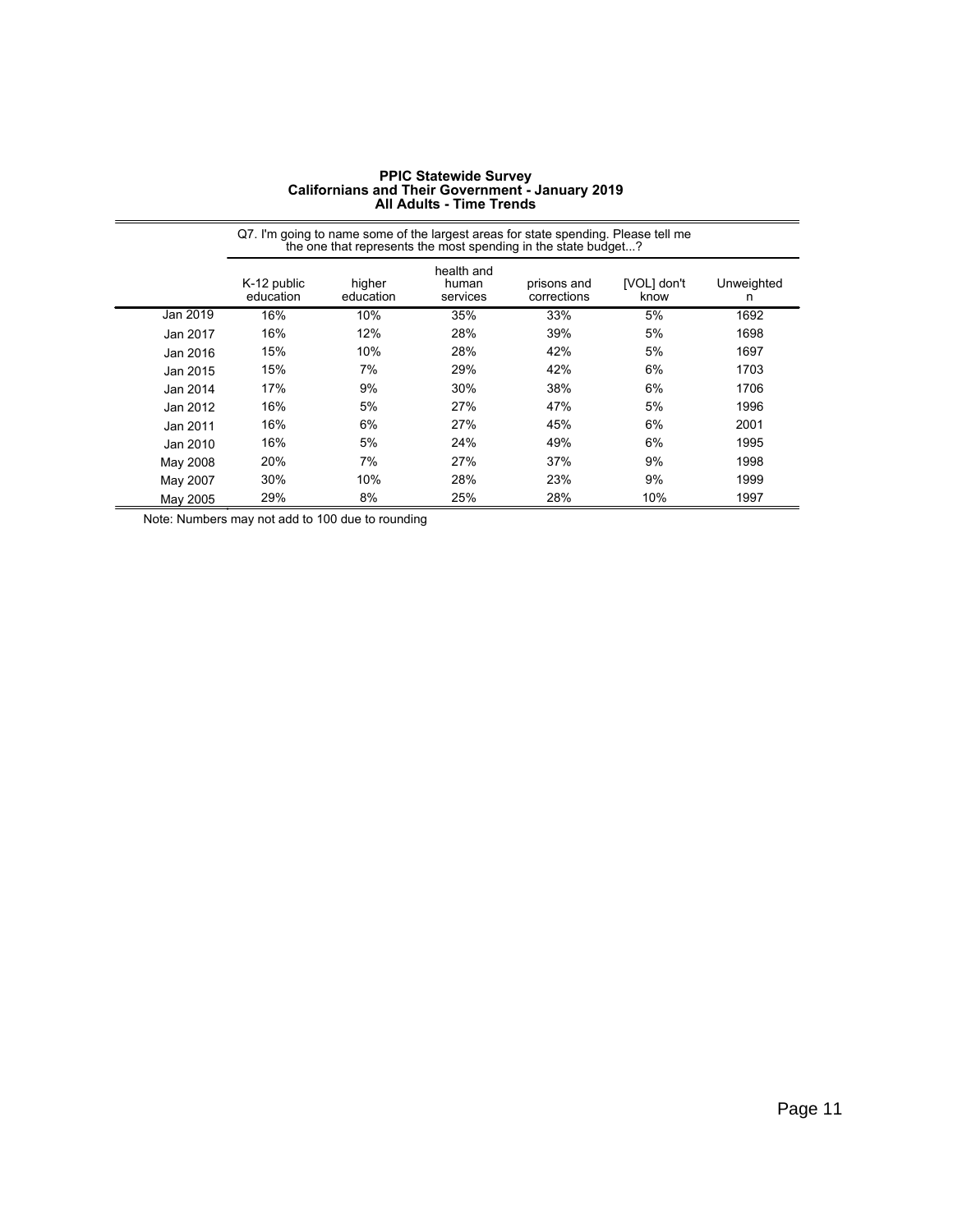| <b>PPIC Statewide Survey</b>                            |
|---------------------------------------------------------|
| <b>Californians and Their Government - January 2019</b> |
| <b>All Adults - Time Trends</b>                         |

|          | Q8. I'm going to name some of the largest areas for state revenues. Please tell me<br>the one that represents the most revenue for the state budget? |           |               |                       |                     |                 |
|----------|------------------------------------------------------------------------------------------------------------------------------------------------------|-----------|---------------|-----------------------|---------------------|-----------------|
|          | personal<br>income tax                                                                                                                               | sales tax | corporate tax | motor vehicle<br>fees | [VOL] don't<br>know | Unweighted<br>n |
| Jan 2019 | 33%                                                                                                                                                  | 23%       | 22%           | 17%                   | 5%                  | 1698            |
| Jan 2015 | 33%                                                                                                                                                  | 26%       | 21%           | 14%                   | 6%                  | 1700            |
| Jan 2014 | 26%                                                                                                                                                  | 30%       | 17%           | 18%                   | 9%                  | 1705            |
| Jan 2012 | 29%                                                                                                                                                  | 28%       | 18%           | 19%                   | 6%                  | 1999            |
| Jan 2011 | 29%                                                                                                                                                  | 29%       | 16%           | 20%                   | 5%                  | 2001            |
| Jan 2010 | 28%                                                                                                                                                  | 30%       | 18%           | 17%                   | 7%                  | 1994            |
| May 2008 | 32%                                                                                                                                                  | 28%       | 23%           | 8%                    | 8%                  | 1997            |
| May 2007 | 31%                                                                                                                                                  | 26%       | 20%           | 12%                   | 9%                  | 1996            |
| May 2005 | 32%                                                                                                                                                  | 27%       | 16%           | 15%                   | 10%                 | 2000            |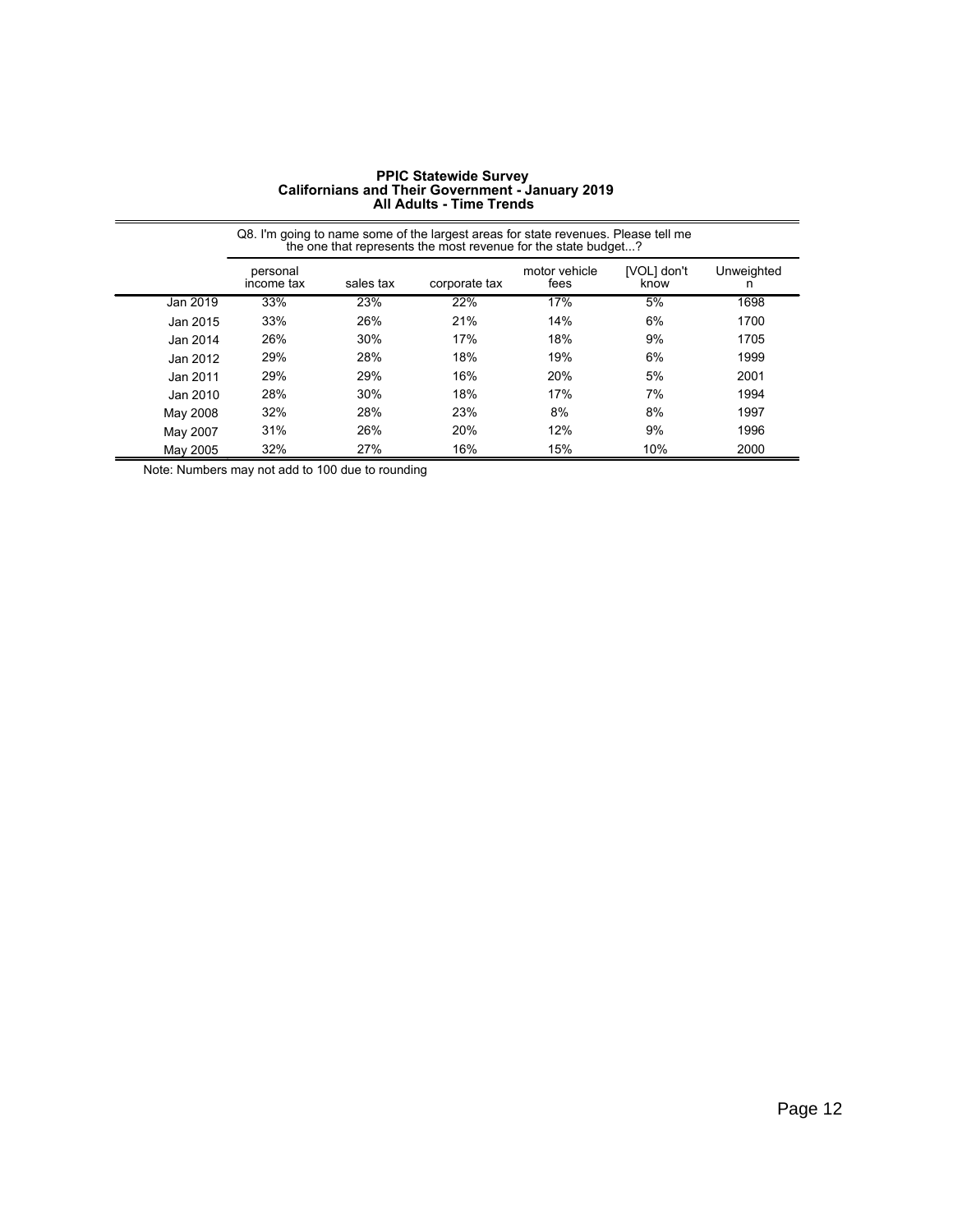|          | Q9. Thinking about these four areas of state spending, I'd like you to name the<br>one you think should have the HIGHEST priority when it comes to state<br>qovernment spending? |                     |                                 |                            |                     |                 |  |
|----------|----------------------------------------------------------------------------------------------------------------------------------------------------------------------------------|---------------------|---------------------------------|----------------------------|---------------------|-----------------|--|
|          | K-12 public<br>education                                                                                                                                                         | higher<br>education | health and<br>human<br>services | prisons and<br>corrections | [VOL] don't<br>know | Unweighted<br>n |  |
| Jan 2019 | 46%                                                                                                                                                                              | 16%                 | 32%                             | 4%                         | 3%                  | 1682            |  |
| Jan 2017 | 44%                                                                                                                                                                              | 19%                 | 30%                             | 4%                         | 2%                  | 1690            |  |
| Jan 2016 | 49%                                                                                                                                                                              | <b>20%</b>          | 26%                             | 3%                         | 2%                  | 1690            |  |
| Jan 2015 | 53%                                                                                                                                                                              | 20%                 | 18%                             | 6%                         | 2%                  | 1694            |  |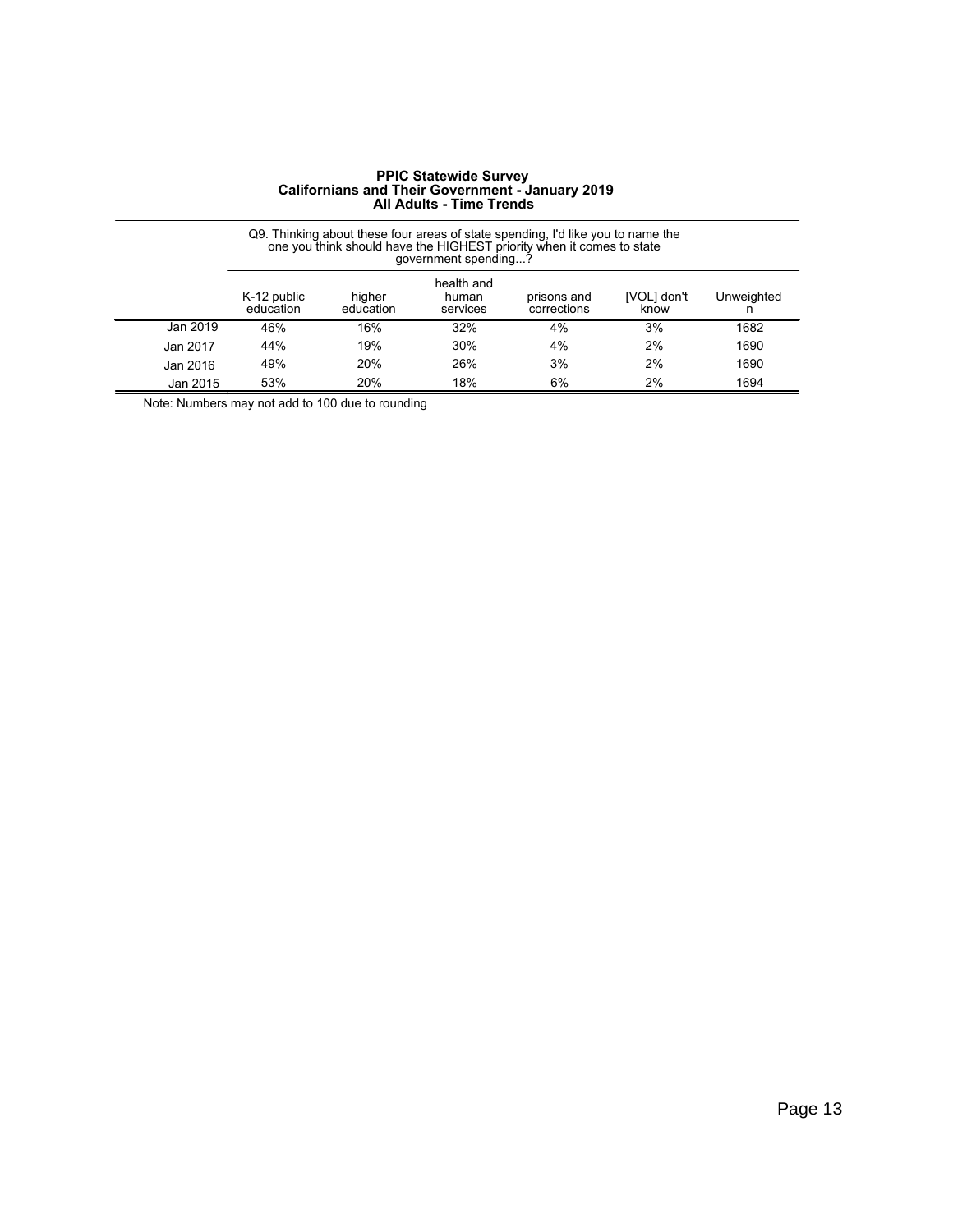|          | Q10. When it comes to the tough choices involved in the state budget this year,<br>would you prefer ? |                                                                                                         |                        |            |                     |                 |
|----------|-------------------------------------------------------------------------------------------------------|---------------------------------------------------------------------------------------------------------|------------------------|------------|---------------------|-----------------|
|          | that the<br>governor and<br>legislature<br>make all of<br>the decisions                               | that<br>California<br>voters make<br>some of the<br>decisions<br>about<br>spending at<br>the ballot box | [VOL] other<br>specify | [VOL] both | [VOL] don't<br>know | Unweighted<br>n |
| Jan 2019 | 19%                                                                                                   | 77%                                                                                                     | $1\%$                  | 1%         | 3%                  | 1696            |
| Jan 2015 | 19%                                                                                                   | 78%                                                                                                     | $0\%$                  | 1%         | 2%                  | 1699            |
| Sep 2014 | 15%                                                                                                   | 81%                                                                                                     | $0\%$                  | $0\%$      | 3%                  | 1694            |
| May 2014 | 16%                                                                                                   | 76%                                                                                                     | 2%                     | 3%         | 4%                  | 1698            |
| Sep 2012 | 16%                                                                                                   | 79%                                                                                                     | 1%                     | 1%         | 3%                  | 1997            |
| May 2012 | 14%                                                                                                   | 82%                                                                                                     | 1%                     | 1%         | 3%                  | 1995            |
| Jun 2011 | 20%                                                                                                   | 77%                                                                                                     | $1\%$                  | 1%         | 2%                  | 2000            |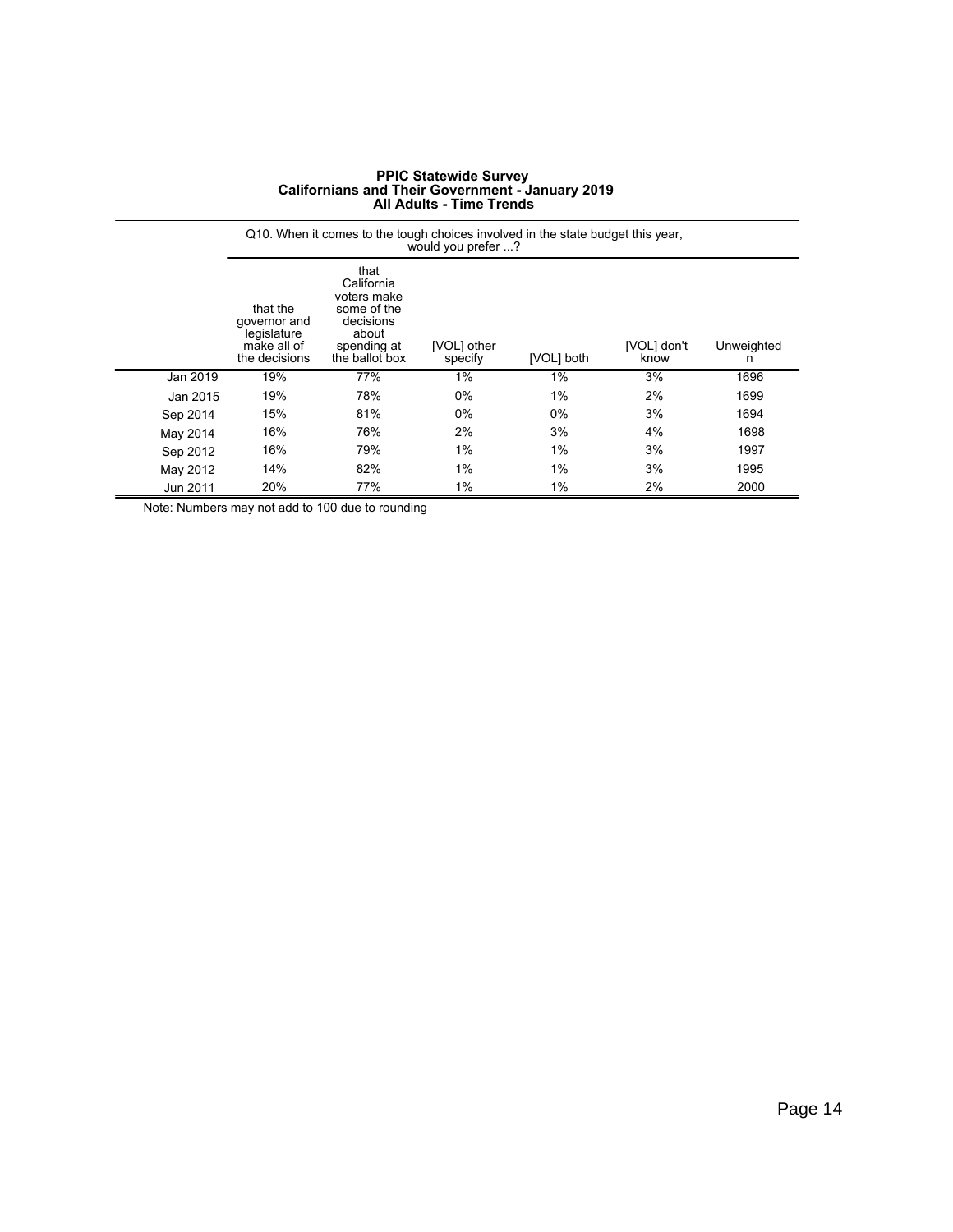|          | Q11. Proposition 13 is the 1978 ballot measure that limits the<br>property tax rate to 1 percent of assessed value at time of<br>purchase and annual tax increases to no more than 2 percent<br>until the property is sold. Do you feel this is good or bad? |                       |                     |                 |  |  |
|----------|--------------------------------------------------------------------------------------------------------------------------------------------------------------------------------------------------------------------------------------------------------------|-----------------------|---------------------|-----------------|--|--|
|          | mostly a<br>good thing                                                                                                                                                                                                                                       | mostly a bad<br>thing | [VOL] don't<br>know | Unweighted<br>n |  |  |
| Jan 2019 | 61%                                                                                                                                                                                                                                                          | 25%                   | 14%                 | 1688            |  |  |
| Mar 2018 | 57%                                                                                                                                                                                                                                                          | 23%                   | 17%                 | 1695            |  |  |
| Jan 2015 | 61%                                                                                                                                                                                                                                                          | 26%                   | 11%                 | 1699            |  |  |
| May 2014 | 56%                                                                                                                                                                                                                                                          | 26%                   | 15%                 | 1696            |  |  |
| May 2013 | 58%                                                                                                                                                                                                                                                          | 27%                   | 12%                 | 1699            |  |  |
| Dec 2012 | 60%                                                                                                                                                                                                                                                          | 31%                   | 7%                  | 1999            |  |  |
| Mar 2011 | 56%                                                                                                                                                                                                                                                          | 26%                   | 12%                 | 1994            |  |  |
| Sep 2009 | 55%                                                                                                                                                                                                                                                          | 30%                   | 12%                 | 2003            |  |  |
| May 2008 | 59%                                                                                                                                                                                                                                                          | 27%                   | 12%                 | 1995            |  |  |
| May 2005 | 47%                                                                                                                                                                                                                                                          | 37%                   | 15%                 | 1996            |  |  |
| Feb 2003 | 57%                                                                                                                                                                                                                                                          | 21%                   | 19%                 | 1979            |  |  |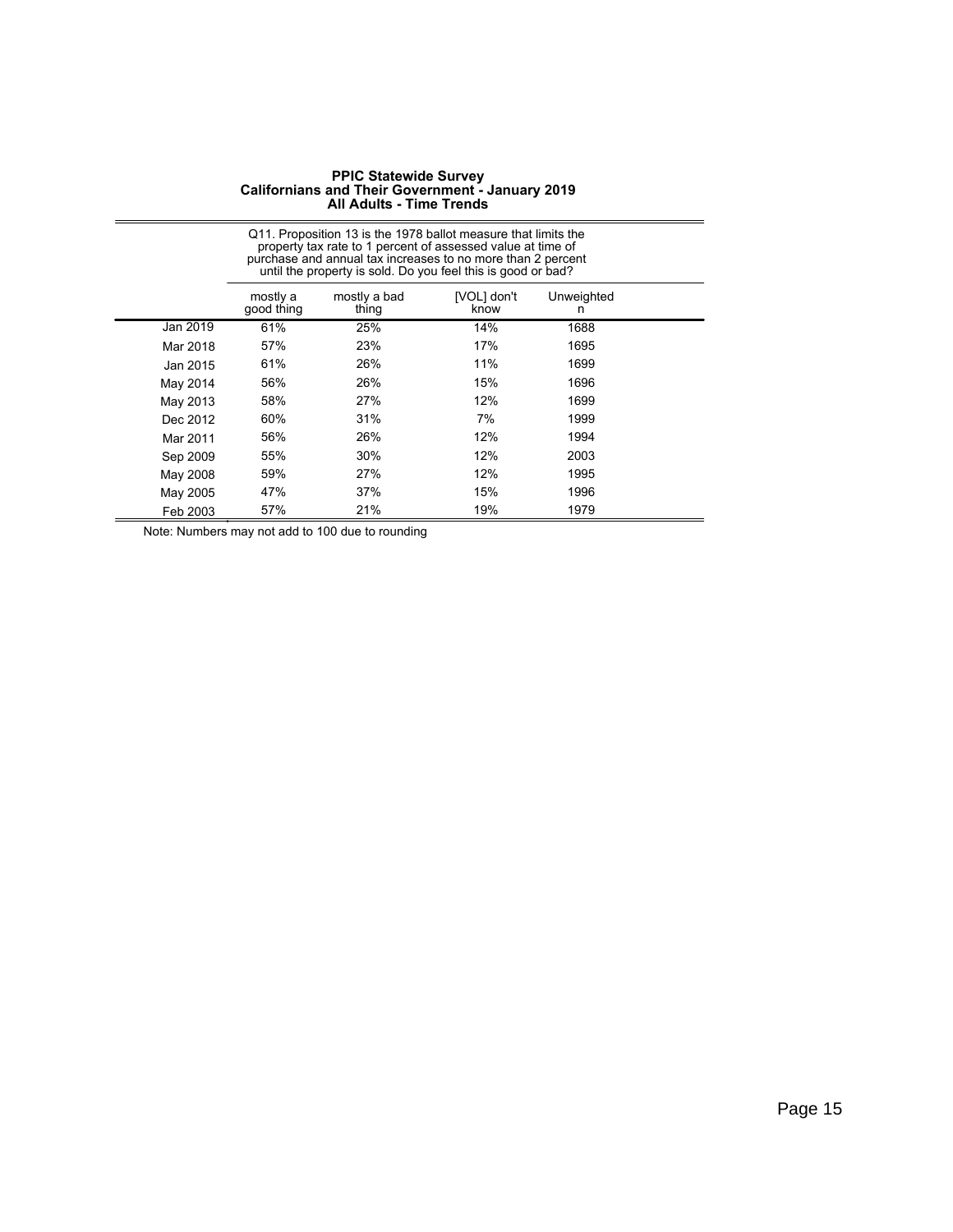|           | Q12. Under Proposition 13, residential and<br>commercial property taxes are both strictly<br>limited. What do you think about having<br>commercial properties taxed according to their<br>current market value? Do you favor or oppose<br>this proposal? |     |     |      |  |  |  |
|-----------|----------------------------------------------------------------------------------------------------------------------------------------------------------------------------------------------------------------------------------------------------------|-----|-----|------|--|--|--|
|           | [VOL] don't<br>Unweighted<br>favor<br>know<br>oppose<br>n                                                                                                                                                                                                |     |     |      |  |  |  |
| Jan 2019  | 47%                                                                                                                                                                                                                                                      | 43% | 10% | 1692 |  |  |  |
| Jan 2018  | 46%                                                                                                                                                                                                                                                      | 41% | 13% | 1693 |  |  |  |
| Sep 2015  | 51%                                                                                                                                                                                                                                                      | 42% | 7%  | 1701 |  |  |  |
| Jun 2015  | 50%                                                                                                                                                                                                                                                      | 43% | 7%  | 1699 |  |  |  |
| Jan 2015  | 54%                                                                                                                                                                                                                                                      | 38% | 8%  | 1695 |  |  |  |
| Jan 2014. | 58%                                                                                                                                                                                                                                                      | 36% | 5%  | 1700 |  |  |  |
| May 2013  | 58%                                                                                                                                                                                                                                                      | 33% | 9%  | 1692 |  |  |  |
| Dec 2012  | 57%                                                                                                                                                                                                                                                      | 36% | 7%  | 1996 |  |  |  |
| Jan 2012  | 60%                                                                                                                                                                                                                                                      | 33% | 7%  | 1998 |  |  |  |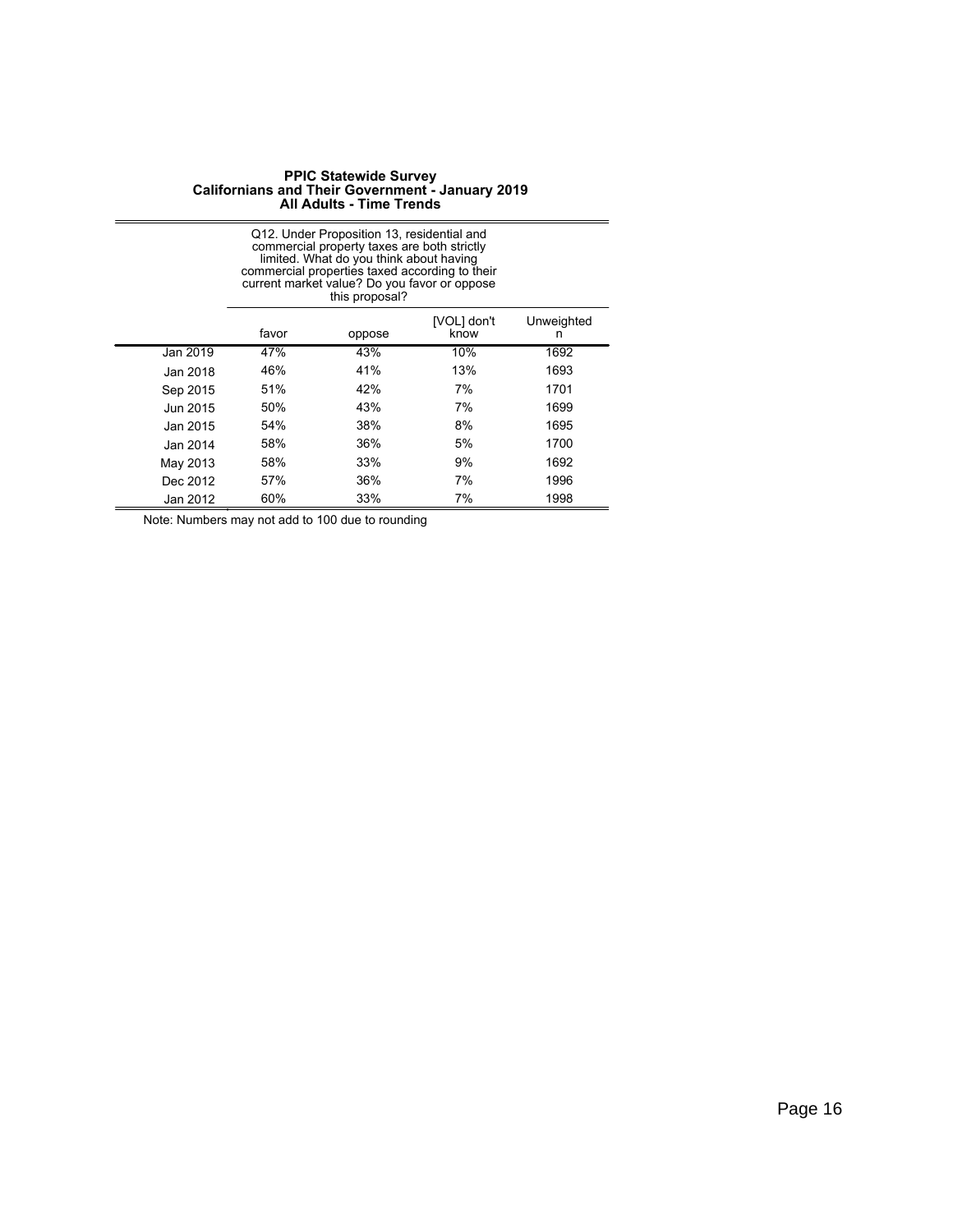|          | the balance between government spending and revenues - is a<br>big problem, somewhat of a problem, or not a problem for the<br>people of California today? |                          |                  |                     |                 |  |
|----------|------------------------------------------------------------------------------------------------------------------------------------------------------------|--------------------------|------------------|---------------------|-----------------|--|
|          | big problem                                                                                                                                                | somewhat of<br>a problem | not a<br>problem | [VOL] don't<br>know | Unweighted<br>n |  |
| Jan 2019 | 40%                                                                                                                                                        | 38%                      | 18%              | 4%                  | 1701            |  |
| Jan 2018 | 43%                                                                                                                                                        | 35%                      | 15%              | 7%                  | 1701            |  |
| May 2017 | 43%                                                                                                                                                        | 37%                      | 13%              | 7%                  | 1702            |  |
| Jan 2017 | 37%                                                                                                                                                        | 45%                      | 13%              | 5%                  | 1698            |  |
| May 2016 | 44%                                                                                                                                                        | 37%                      | 13%              | 6%                  | 1702            |  |
| Mar 2016 | 48%                                                                                                                                                        | 36%                      | 11%              | 5%                  | 1705            |  |
| Jan 2016 | 42%                                                                                                                                                        | 40%                      | 14%              | $5\%$               | 1697            |  |
| Dec 2015 | 45%                                                                                                                                                        | 36%                      | 11%              | 8%                  | 1697            |  |
| Jun 2015 | 47%                                                                                                                                                        | 36%                      | 12%              | 5%                  | 1702            |  |
| Mar 2015 | 45%                                                                                                                                                        | 36%                      | 11%              | 8%                  | 1699            |  |
| Jan 2015 | 46%                                                                                                                                                        | 39%                      | 11%              | 4%                  | 1703            |  |
| Dec 2014 | 51%                                                                                                                                                        | 39%                      | 8%               | 3%                  | 1695            |  |
| Oct 2014 | 54%                                                                                                                                                        | 33%                      | 7%               | 6%                  | 1698            |  |
| Sep 2014 | 55%                                                                                                                                                        | 32%                      | 7%               | 6%                  | 1695            |  |
| May 2014 | 52%                                                                                                                                                        | 38%                      | 5%               | 4%                  | 1698            |  |
| Jan 2014 | 50%                                                                                                                                                        | 40%                      | 7%               | 3%                  | 1704            |  |
| Sep 2013 | 58%                                                                                                                                                        | 33%                      | 5%               | 4%                  | 1700            |  |
| May 2013 | 61%                                                                                                                                                        | 30%                      | 6%               | 2%                  | 1703            |  |
| Mar 2013 | 65%                                                                                                                                                        | 27%                      | 5%               | 2%                  | 1701            |  |
| Jan 2013 | 63%                                                                                                                                                        | 28%                      | 6%               | 3%                  | 1703            |  |
| Dec 2012 | 68%                                                                                                                                                        | 26%                      | 4%               | 2%                  | 1997            |  |
| Oct 2012 | 70%                                                                                                                                                        | 25%                      | 2%               | 2%                  | 2005            |  |
| Sep 2012 | 69%                                                                                                                                                        | 24%                      | 2%               | 4%                  | 1998            |  |
| May 2012 | 69%                                                                                                                                                        | 23%                      | 3%               | 5%                  | 2002            |  |
| Apr 2012 | 71%                                                                                                                                                        | 22%                      | 3%               | 3%                  | 2004            |  |
| Mar 2012 | 67%                                                                                                                                                        | 24%                      | 5%               | 4%                  | 2000            |  |
| Jan 2012 | 64%                                                                                                                                                        | 30%                      | 4%               | 2%                  | 2001            |  |
| Dec 2011 | 69%                                                                                                                                                        | 24%                      | 3%               | 4%                  | 2001            |  |
| Sep 2011 | 68%                                                                                                                                                        | 27%                      | 2%               | 3%                  | 1999            |  |
| Jun 2011 | 70%                                                                                                                                                        | 24%                      | 4%               | 2%                  | 2004            |  |
| Mar 2011 | 68%                                                                                                                                                        | 24%                      | 4%               | 3%                  | 1999            |  |
| Jan 2011 | 68%                                                                                                                                                        | 26%                      | 3%               | 3%                  | 2002            |  |
| Sep 2010 | 80%                                                                                                                                                        | 17%                      | 2%               | 2%                  | 2002            |  |
| May 2010 | 81%                                                                                                                                                        | 15%                      | 1%               | 3%                  | 2001            |  |
| Mar 2010 | 77%                                                                                                                                                        | 19%                      | 2%               | 2%                  | 2001            |  |
| Jan 2010 | 75%                                                                                                                                                        | 21%                      | 2%               | 2%                  | 2000            |  |
| Dec 2009 | 78%                                                                                                                                                        | 18%                      | 2%               | 2%                  | 1999            |  |
| Sep 2009 | 78%                                                                                                                                                        | 18%                      | 2%               | 2%                  | 2002            |  |
| May 2009 | 74%                                                                                                                                                        | 22%                      | 2%               | 3%                  | 2004            |  |
| Mar 2009 | 75%                                                                                                                                                        | 20%                      | 2%               | $3%$                | 2001            |  |
| Jan 2009 | 75%                                                                                                                                                        | 20%                      | 2%               | 2%                  | 2000            |  |

Q13. Do you think the state budget situation in California - that is,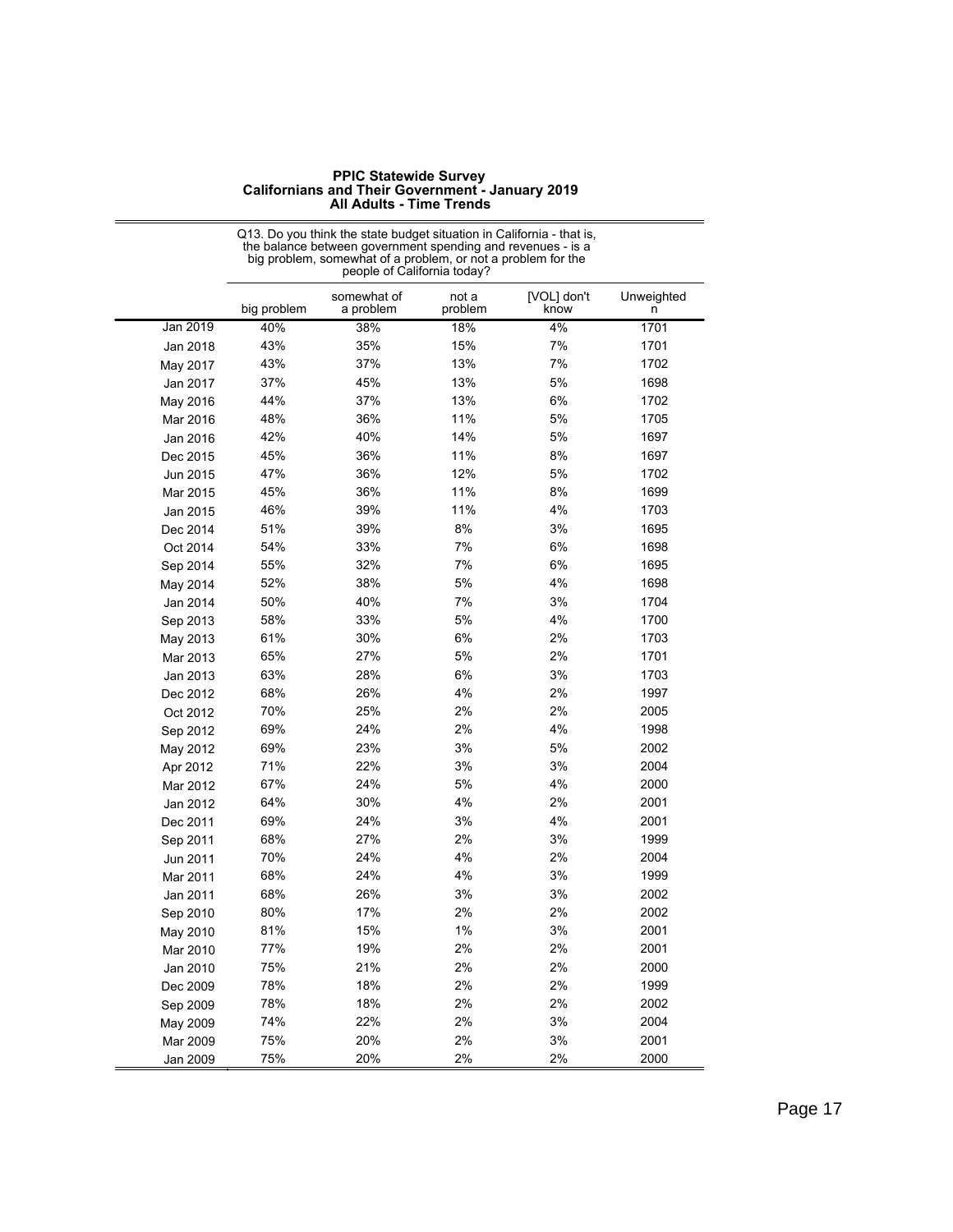|          | Q13. Do you think the state budget situation in California - that is,<br>the balance between government spending and revenues - is a<br>big problem, somewhat of a problem, or not a problem for the<br>people of California today? |                          |                  |                     |                 |  |
|----------|-------------------------------------------------------------------------------------------------------------------------------------------------------------------------------------------------------------------------------------|--------------------------|------------------|---------------------|-----------------|--|
|          | big problem                                                                                                                                                                                                                         | somewhat of<br>a problem | not a<br>problem | [VOL] don't<br>know | Unweighted<br>n |  |
| Oct 2008 | 74%                                                                                                                                                                                                                                 | 22%                      | 2%               | 2%                  | 2003            |  |
| Sep 2008 | 78%                                                                                                                                                                                                                                 | 19%                      | 1%               | 2%                  | 2001            |  |
| Aug 2008 | 73%                                                                                                                                                                                                                                 | 21%                      | 4%               | 2%                  | 1999            |  |
| May 2008 | 67%                                                                                                                                                                                                                                 | 27%                      | 4%               | 3%                  | 2000            |  |
| Mar 2008 | 68%                                                                                                                                                                                                                                 | 26%                      | 3%               | 4%                  | 1998            |  |
| Jan 2008 | 64%                                                                                                                                                                                                                                 | 30%                      | 3%               | 3%                  | 1997            |  |
| May 2007 | 44%                                                                                                                                                                                                                                 | 43%                      | 6%               | 6%                  | 1996            |  |
| Jan 2007 | 45%                                                                                                                                                                                                                                 | 42%                      | 7%               | 6%                  | 2011            |  |
| May 2006 | 58%                                                                                                                                                                                                                                 | 31%                      | 5%               | 6%                  | 1998            |  |
| Jan 2006 | 61%                                                                                                                                                                                                                                 | 30%                      | 4%               | 4%                  | 2002            |  |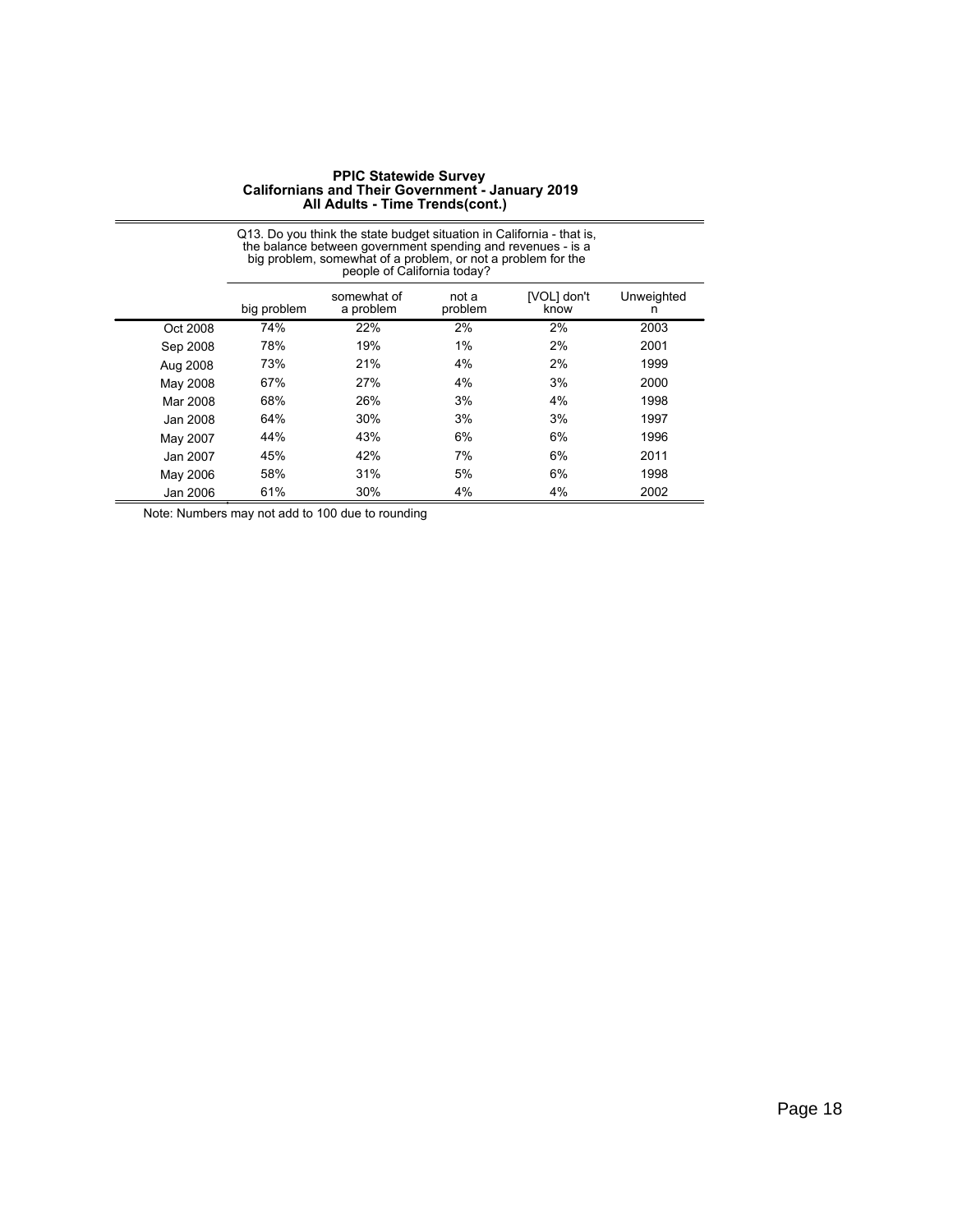|                 | Q19. Overall, do you approve or disapprove of<br>the way that Donald Trump is handling his job<br>as president? |            |                     |                 |  |  |
|-----------------|-----------------------------------------------------------------------------------------------------------------|------------|---------------------|-----------------|--|--|
|                 | approve                                                                                                         | disapprove | [VOL] don't<br>know | Unweighted<br>n |  |  |
| Jan 2019        | 30%                                                                                                             | 67%        | 3%                  | 1688            |  |  |
| Dec 2018        | 32%                                                                                                             | 63%        | 5%                  | 1678            |  |  |
| Oct 2018        | 29%                                                                                                             | 64%        | 7%                  | 1685            |  |  |
| Sep 2018        | 30%                                                                                                             | 66%        | 5%                  | 1689            |  |  |
| <b>Jul 2018</b> | 29%                                                                                                             | 66%        | 5%                  | 1689            |  |  |
| May 2018        | 30%                                                                                                             | 63%        | 7%                  | 1682            |  |  |
| Mar 2018        | 30%                                                                                                             | 65%        | 5%                  | 1688            |  |  |
| Jan 2018        | 26%                                                                                                             | 71%        | 3%                  | 1695            |  |  |
| Dec 2017        | 28%                                                                                                             | 68%        | 5%                  | 1687            |  |  |
| Sep 2017        | 27%                                                                                                             | 69%        | 4%                  | 1721            |  |  |
| Jul 2017        | 25%                                                                                                             | 71%        | 4%                  | 1696            |  |  |
| May 2017        | 27%                                                                                                             | 67%        | 6%                  | 1690            |  |  |
| Mar 2017        | 31%                                                                                                             | 61%        | 7%                  | 1685            |  |  |
| Jan 2017        | 30%                                                                                                             | 58%        | 12%                 | 1678            |  |  |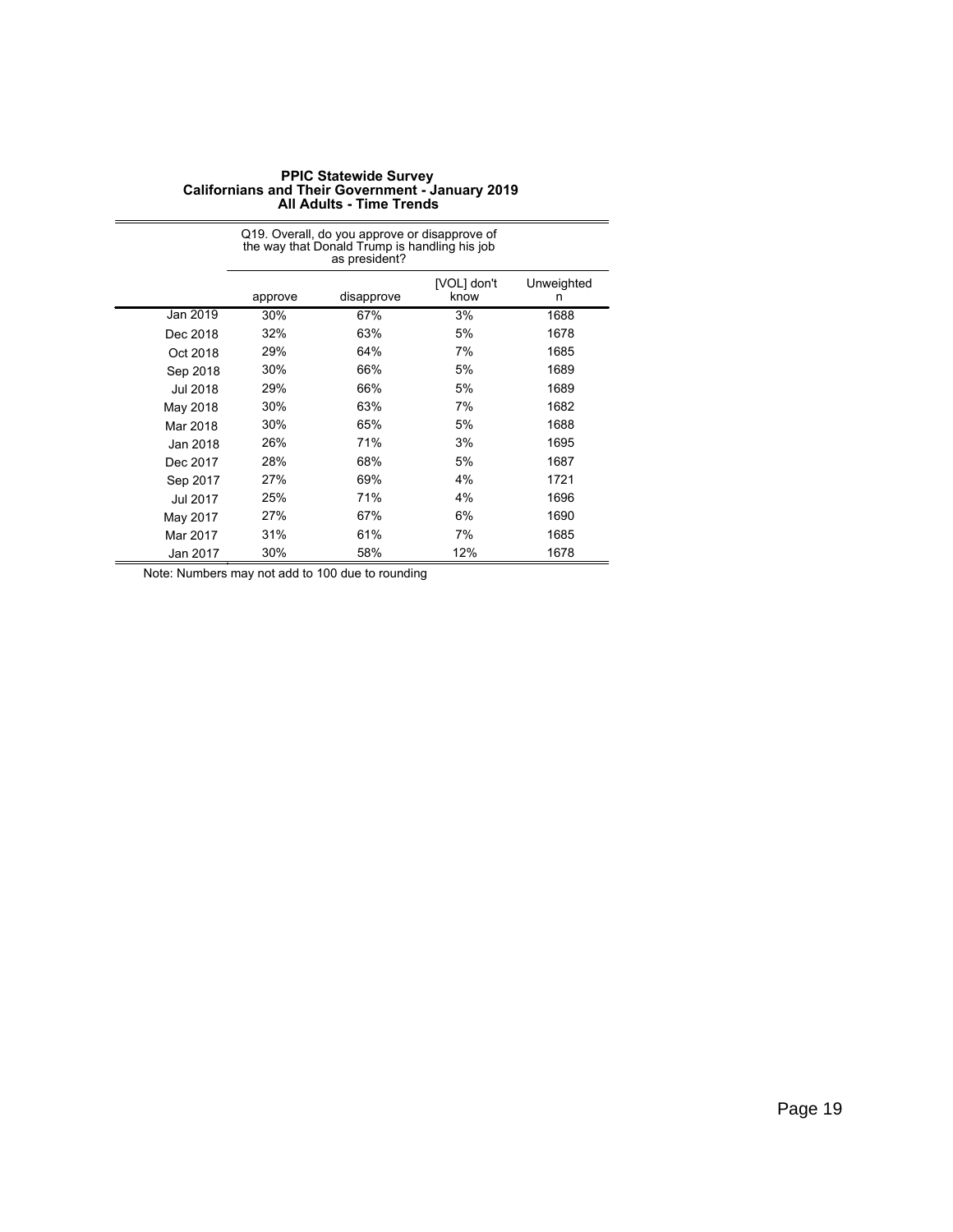|          | Q20. Overall, from what you know so far, do you approve or<br>disapprove of the way Speaker of the House Nancy Pelosi is<br>handling her job?           |     |       |     |      |  |  |
|----------|---------------------------------------------------------------------------------------------------------------------------------------------------------|-----|-------|-----|------|--|--|
|          | (vol) never<br>heard of her/<br>have not<br>heard<br>enough to<br>[VOL] don't<br>Unweighted<br>have an<br>disapprove<br>opinion<br>know<br>approve<br>n |     |       |     |      |  |  |
| Jan 2019 | 48%                                                                                                                                                     | 39% | 8%    | 6%  | 1696 |  |  |
| Sep 2009 | 49%                                                                                                                                                     | 40% | $0\%$ | 11% | 2000 |  |  |
| Mar 2009 | 49%                                                                                                                                                     | 36% | $0\%$ | 16% | 1997 |  |  |
| Sep 2008 | 40%                                                                                                                                                     | 44% | $0\%$ | 16% | 1991 |  |  |
| Mar 2008 | 43%                                                                                                                                                     | 37% | $0\%$ | 20% | 1985 |  |  |
| Sep 2007 | 45%                                                                                                                                                     | 36% | $0\%$ | 18% | 1987 |  |  |
| Jun 2007 | 39%                                                                                                                                                     | 31% | $0\%$ | 29% | 1995 |  |  |
| Mar 2007 | 52%                                                                                                                                                     | 27% | 0%    | 21% | 1992 |  |  |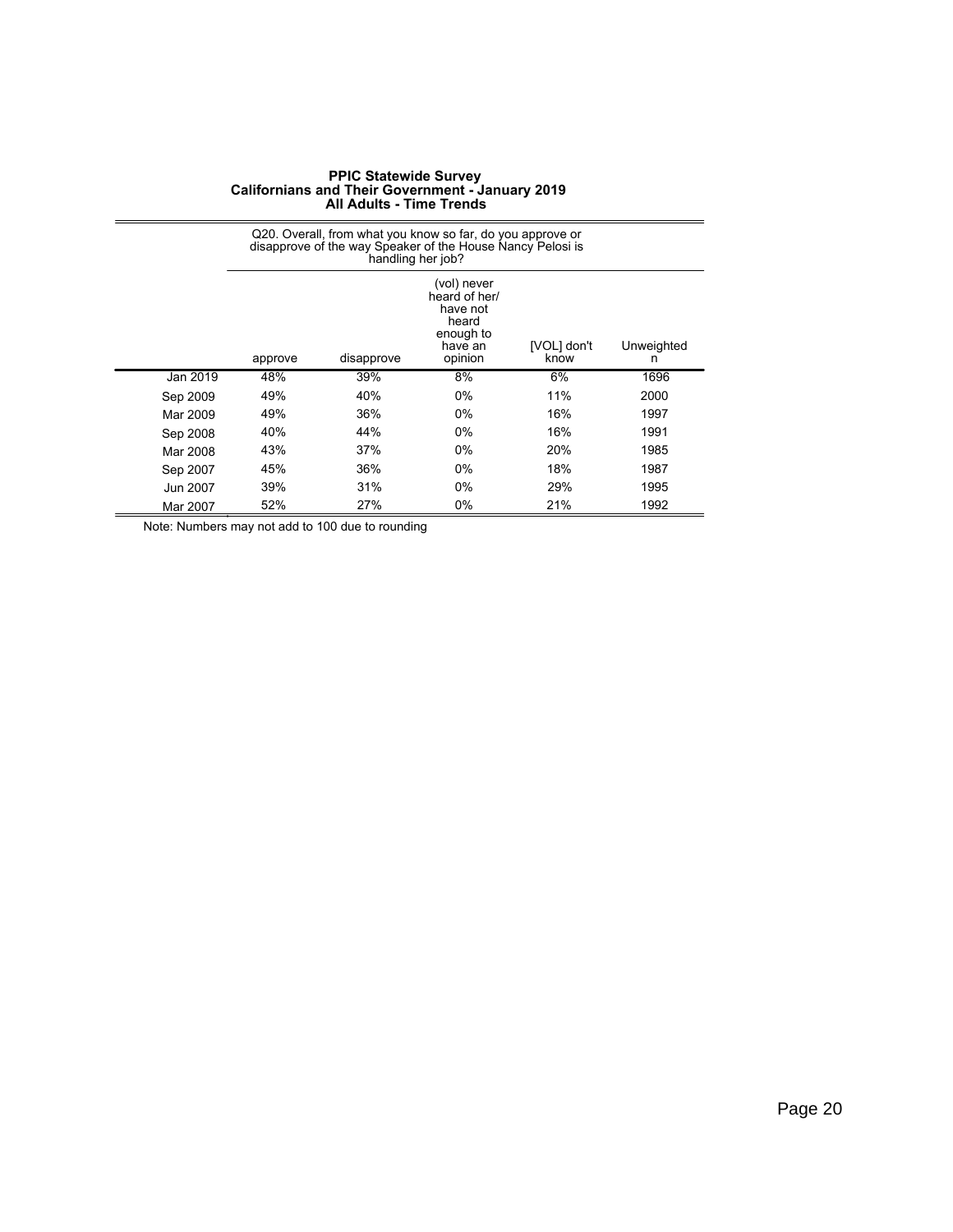|          | the way the U.S. Congress is handling its job? |            |                     |                 |
|----------|------------------------------------------------|------------|---------------------|-----------------|
|          | approve                                        | disapprove | [VOL] don't<br>know | Unweighted<br>n |
| Jan 2019 | 34%                                            | 59%        | 7%                  | 1690            |
| Dec 2018 | 29%                                            | 62%        | 9%                  | 1686            |
| Oct 2018 | 25%                                            | 64%        | 11%                 | 1689            |
| Sep 2018 | 28%                                            | 61%        | 10%                 | 1694            |
| Jul 2018 | 20%                                            | 71%        | 9%                  | 1697            |
| May 2018 | 24%                                            | 66%        | 10%                 | 1684            |
| Mar 2018 | 29%                                            | 65%        | 6%                  | 1697            |
| Jan 2018 | 21%                                            | 72%        | 7%                  | 1698            |
| Dec 2017 | 22%                                            | 70%        | 8%                  | 1700            |
| Sep 2017 | 24%                                            | 70%        | 6%                  | 1726            |
| Jul 2017 | 24%                                            | 68%        | 8%                  | 1702            |
| May 2017 | 26%                                            | 66%        | 8%                  | 1695            |
| Mar 2017 | 36%                                            | 55%        | 9%                  | 1692            |
| Jan 2017 | 33%                                            | 58%        | 9%                  | 1689            |
| Oct 2016 | 31%                                            | 59%        | 10%                 | 1703            |
| Sep 2016 | 29%                                            | 65%        | 6%                  | 1699            |
| Jul 2016 | 28%                                            | 66%        | 6%                  | 1696            |
| May 2016 | 28%                                            | 67%        | 6%                  | 1696            |
| Mar 2016 | 24%                                            | 70%        | 6%                  | 1706            |
| Jan 2016 | 32%                                            | 63%        | 5%                  | 1694            |
| Dec 2015 | 26%                                            | 67%        | 7%                  | 1697            |
| Sep 2015 | 32%                                            | 62%        | 7%                  | 1702            |
| Jul 2015 | 29%                                            | 63%        | 9%                  | 1690            |
| Jun 2015 | 27%                                            | 68%        | 5%                  | 1701            |
| Mar 2015 | 24%                                            | 69%        | 7%                  | 1694            |
| Jan 2015 | 38%                                            | 55%        | 7%                  | 1700            |
| Oct 2014 | 24%                                            | 68%        | 8%                  | 1689            |
| Sep 2014 | 24%                                            | 66%        | 10%                 | 1682            |
| Jul 2014 | 22%                                            | 72%        | 6%                  | 1690            |
| May 2014 | 24%                                            | 69%        | 7%                  | 1697            |
| Mar 2014 | 19%                                            | 74%        | 7%                  | 1695            |
| Jan 2014 | 26%                                            | 69%        | 5%                  | 1702            |
| Dec 2013 | 18%                                            | 76%        | 6%                  | 1693            |
| Sep 2013 | 28%                                            | 65%        | 8%                  | 1682            |
| Jul 2013 | 30%                                            | 62%        | 7%                  | 2092            |
| May 2013 | 31%                                            | 62%        | 6%                  | 1696            |
| Mar 2013 | 29%                                            | 67%        | 4%                  | 1696            |
| Jan 2013 | 34%                                            | 59%        | 7%                  | 1700            |
| Oct 2012 | 26%                                            | 67%        | 7%                  | 2000            |
| Sep 2012 | 27%                                            | 67%        | 7%                  | 1989            |
| Aug 2012 | 27%                                            | 66%        | 7%                  | 2485            |
| May 2012 | 22%                                            | 69%        | 8%                  | 1993            |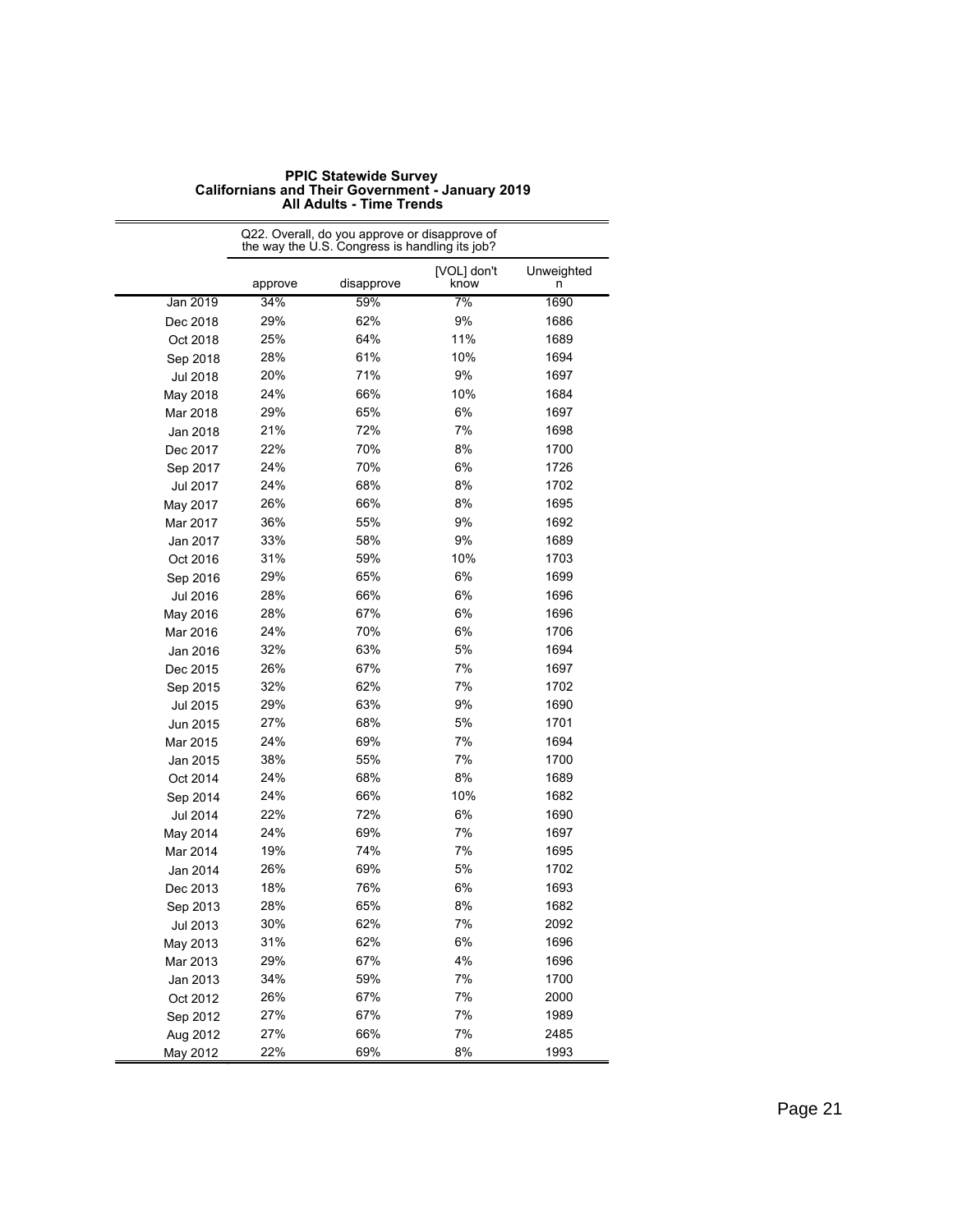|          | Q22. Overall, do you approve or disapprove of<br>the way the U.S. Congress is handling its job? |            |                     |                 |
|----------|-------------------------------------------------------------------------------------------------|------------|---------------------|-----------------|
|          | approve                                                                                         | disapprove | [VOL] don't<br>know | Unweighted<br>n |
| Mar 2012 | 24%                                                                                             | 68%        | 8%                  | 1992            |
| Jan 2012 | 25%                                                                                             | 69%        | 5%                  | 1993            |
| Dec 2011 | 20%                                                                                             | 75%        | 5%                  | 1988            |
| Sep 2011 | 27%                                                                                             | 64%        | 9%                  | 1996            |
| Jul 2011 | 25%                                                                                             | 65%        | 10%                 | 2495            |
| Mar 2011 | 30%                                                                                             | 58%        | 12%                 | 1988            |
| Oct 2010 | 31%                                                                                             | 64%        | 5%                  | 1988            |
| Sep 2010 | 26%                                                                                             | 66%        | 8%                  | 1990            |
| May 2010 | 31%                                                                                             | 61%        | 8%                  | 1997            |
| Mar 2010 | 24%                                                                                             | 68%        | 8%                  | 1992            |
| Jan 2010 | 36%                                                                                             | 55%        | 9%                  | 1991            |
| Dec 2009 | 38%                                                                                             | 54%        | 8%                  | 1994            |
| Sep 2009 | 39%                                                                                             | 54%        | 7%                  | 2000            |
| May 2009 | 47%                                                                                             | 43%        | 10%                 | 1998            |
| Mar 2009 | 43%                                                                                             | 47%        | 10%                 | 1993            |
| Jan 2009 | 37%                                                                                             | 56%        | 7%                  | 1997            |
| Oct 2008 | 23%                                                                                             | 71%        | 6%                  | 1993            |
| Sep 2008 | 29%                                                                                             | 63%        | 9%                  | 1991            |
| Aug 2008 | 27%                                                                                             | 64%        | 9%                  | 1990            |
| Mar 2008 | 33%                                                                                             | 55%        | 12%                 | 1992            |
| Dec 2007 | 31%                                                                                             | 62%        | 7%                  | 1992            |
| Sep 2007 | 33%                                                                                             | 57%        | 10%                 | 1990            |
| Jun 2007 | 33%                                                                                             | 54%        | 13%                 | 1989            |
| Jan 2007 | 42%                                                                                             | 44%        | 13%                 | 2006            |
| Sep 2006 | 37%                                                                                             | 54%        | 9%                  | 1994            |
| Mar 2006 | 35%                                                                                             | 54%        | 11%                 | 1992            |
| Oct 2005 | 42%                                                                                             | 46%        | 11%                 | 1996            |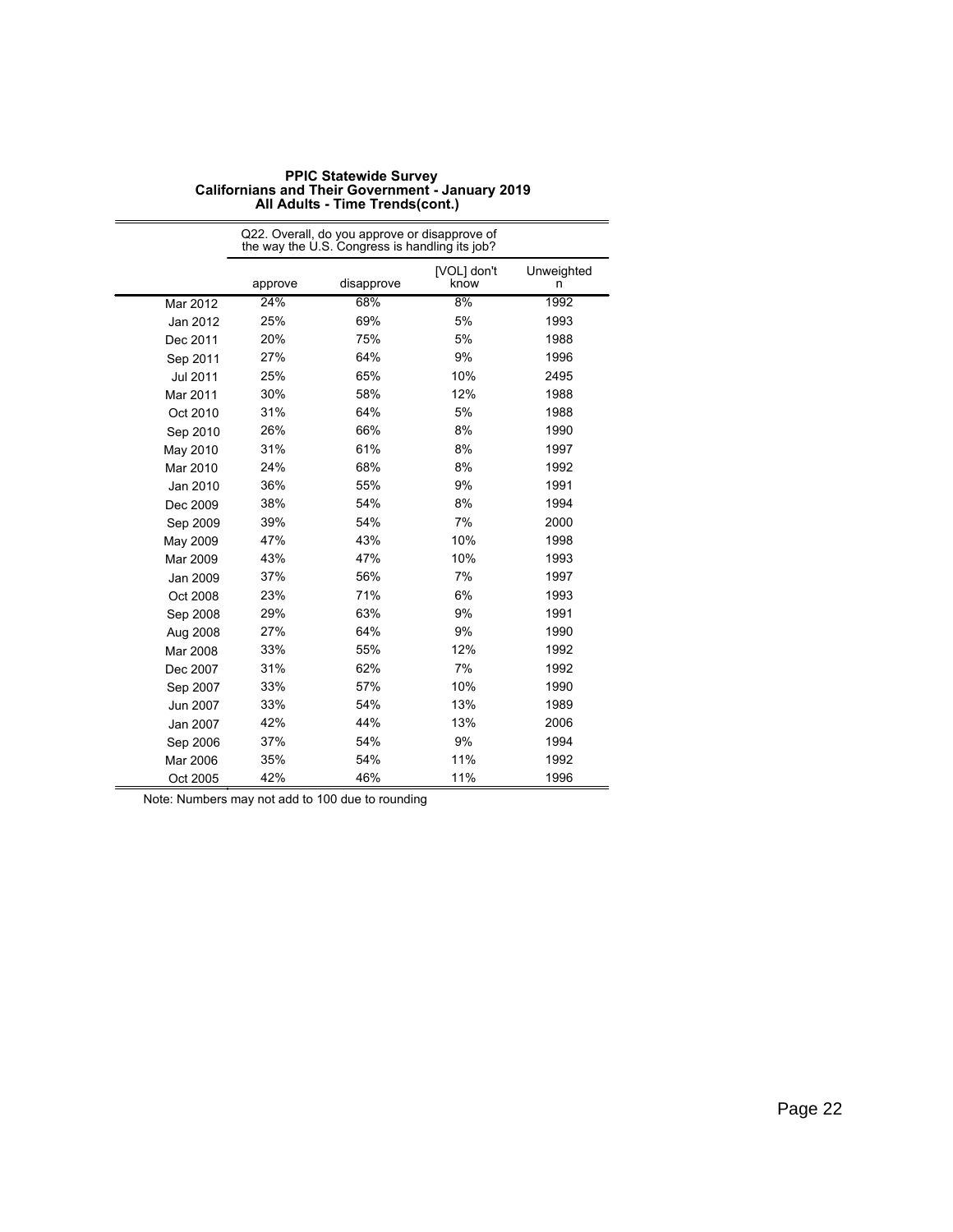|          | Q23. Do you think that President Trump and the<br>U.S. Congress will be able to work together and<br>accomplish a lot in the next year, or not? |     |    |      |  |
|----------|-------------------------------------------------------------------------------------------------------------------------------------------------|-----|----|------|--|
|          | no, will not<br>be able to<br>yes, will be<br>able to work<br>[VOL] don't<br>Unweighted<br>work<br>together<br>together<br>know<br>n            |     |    |      |  |
| Jan 2019 | 25%                                                                                                                                             | 72% | 3% | 1703 |  |
| Jan 2018 | 29%                                                                                                                                             | 67% | 4% | 1700 |  |
| Jan 2017 | 50%                                                                                                                                             | 44% | 6% | 1692 |  |
| Jan 2015 | 35%                                                                                                                                             | 61% | 4% | 1703 |  |
| Jan 2014 | 37%                                                                                                                                             | 60% | 3% | 1704 |  |
| Jan 2013 | 51%                                                                                                                                             | 44% | 5% | 1703 |  |
| Jan 2012 | 35%                                                                                                                                             | 62% | 3% | 1998 |  |
| Jan 2010 | 56%                                                                                                                                             | 38% | 6% | 1999 |  |
| May 2009 | 74%                                                                                                                                             | 19% | 6% | 1999 |  |
| Jan 2009 | 81%                                                                                                                                             | 14% | 5% | 1995 |  |
| Jun 2007 | 28%                                                                                                                                             | 68% | 5% | 1998 |  |
| Jan 2007 | 38%                                                                                                                                             | 56% | 6% | 2012 |  |

\*January 2009 to January 2015 trend wording was "Do you think that President Obama and the U.S. Congress will be able to work together and accomplish a lot in the next year, or not?"

\*January 2007 to June 2007 trend wording was " Do you think that President Bush and the U.S. Congress will be able to work together and accomplish a lot in the next year, or not?"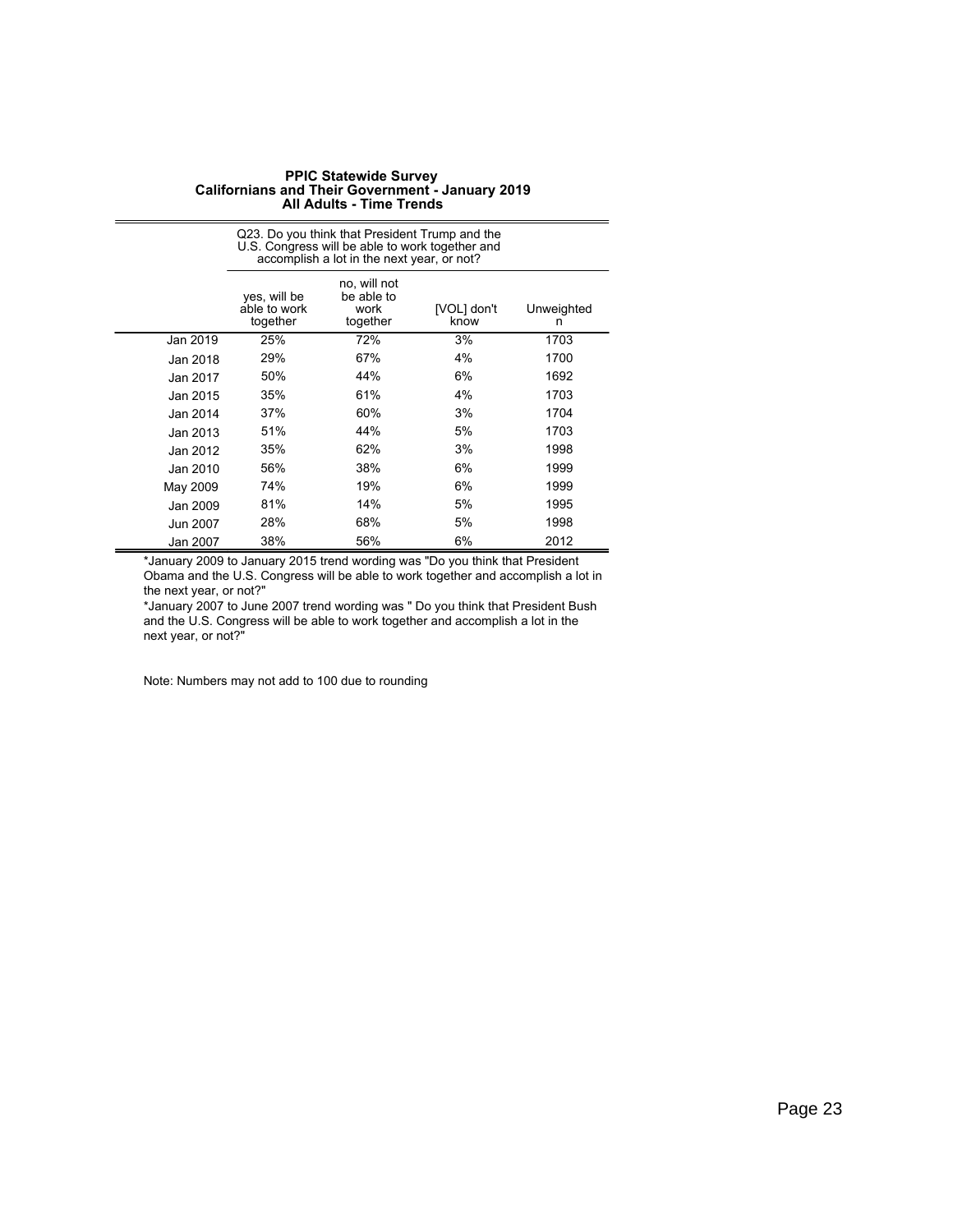|          | Q24. Do you think things in the United States<br>are GENERALLY going in the right direction or<br>the wrong direction? |                    |                     |                 |
|----------|------------------------------------------------------------------------------------------------------------------------|--------------------|---------------------|-----------------|
|          | right direction                                                                                                        | wrong<br>direction | [VOL] don't<br>know | Unweighted<br>n |
| Jan 2019 | 30%                                                                                                                    | 66%                | 3%                  | 1686            |
| Oct 2018 | 36%                                                                                                                    | 57%                | 7%                  | 1693            |
| Dec 2017 | 29%                                                                                                                    | 65%                | 6%                  | 1692            |
| May 2017 | 29%                                                                                                                    | 65%                | 6%                  | 1689            |
| Jan 2017 | 36%                                                                                                                    | 57%                | 7%                  | 1689            |
| Oct 2016 | 43%                                                                                                                    | 50%                | 7%                  | 1697            |
| Mar 2016 | 40%                                                                                                                    | 56%                | 4%                  | 1702            |
| Sep 2015 | 44%                                                                                                                    | 51%                | 5%                  | 1690            |
| Mar 2015 | 40%                                                                                                                    | 54%                | 6%                  | 1690            |
| Mar 2014 | 39%                                                                                                                    | 56%                | 5%                  | 1691            |
| Dec 2013 | 35%                                                                                                                    | 57%                | 7%                  | 1693            |
| Jan 2013 | 56%                                                                                                                    | 39%                | 5%                  | 1701            |
| Oct 2012 | 46%                                                                                                                    | 49%                | 5%                  | 1998            |
| Sep 2011 | 30%                                                                                                                    | 65%                | 5%                  | 1989            |
| Oct 2010 | 36%                                                                                                                    | 58%                | 6%                  | 1982            |
| Dec 2009 | 42%                                                                                                                    | 53%                | 5%                  | 1997            |
| May 2009 | 57%                                                                                                                    | 37%                | 6%                  | 2000            |
| Jan 2009 | 32%                                                                                                                    | 62%                | 6%                  | 1993            |
| Aug 2008 | 21%                                                                                                                    | 74%                | 5%                  | 1994            |
| Mar 2008 | 22%                                                                                                                    | 73%                | 6%                  | 1997            |
| Jun 2007 | 31%                                                                                                                    | 63%                | 6%                  | 1982            |
| Jan 2007 | 34%                                                                                                                    | 60%                | 6%                  | 2003            |
| Oct 2006 | 31%                                                                                                                    | 62%                | 7%                  | 1992            |
| Sep 2005 | 34%                                                                                                                    | 62%                | 5%                  | 2002            |
| Jan 2005 | 43%                                                                                                                    | 51%                | 5%                  | 1997            |
| Sep 2004 | 42%                                                                                                                    | 54%                | 4%                  | 1995            |
| Sep 2003 | 42%                                                                                                                    | 51%                | 7%                  | 1979            |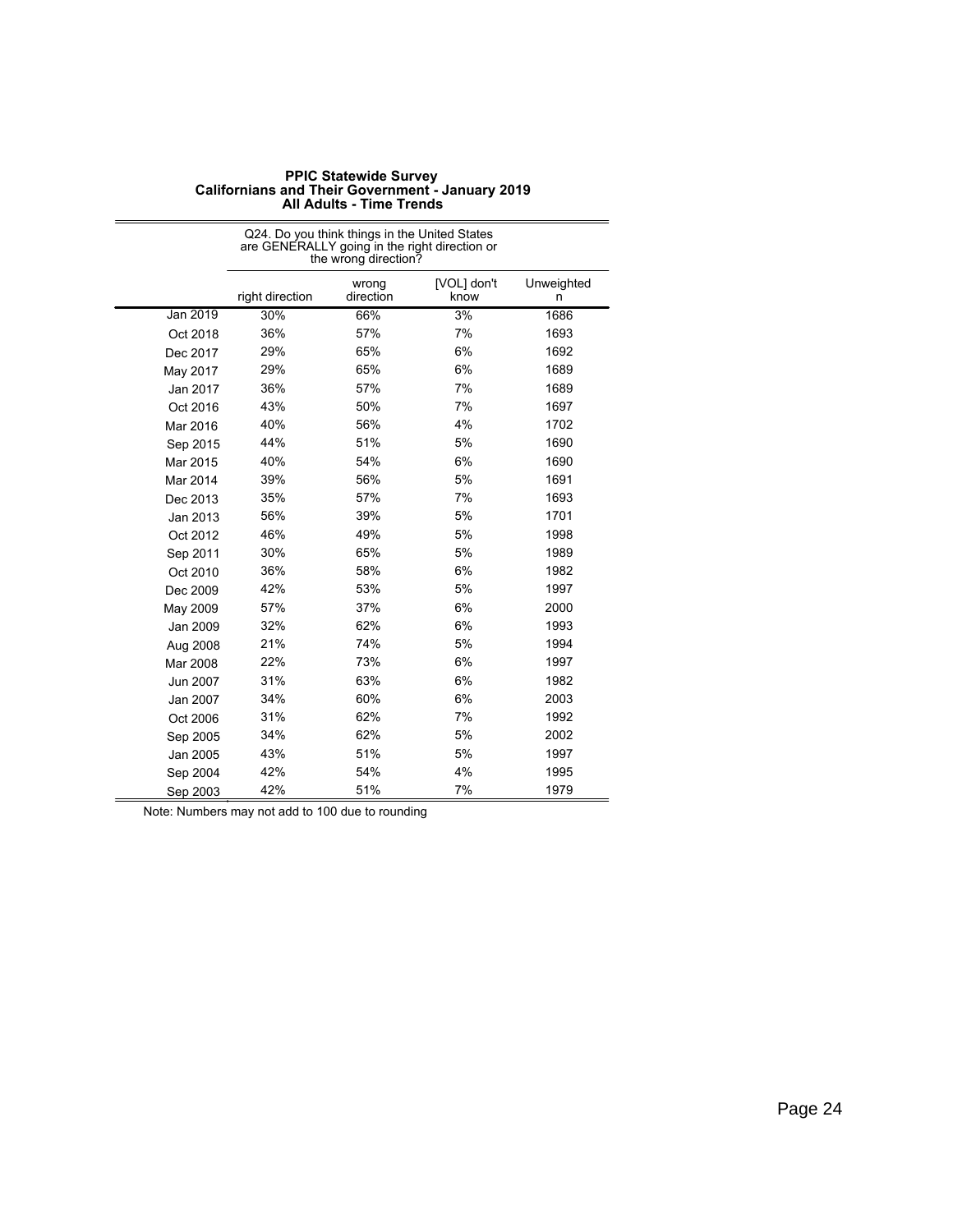|                                                           | Q26. All in all, would you favor or oppose<br>building a wall along the entire border with<br>Mexico? |     |    |      |  |
|-----------------------------------------------------------|-------------------------------------------------------------------------------------------------------|-----|----|------|--|
| [VOL] don't<br>Unweighted<br>favor<br>know<br>oppose<br>n |                                                                                                       |     |    |      |  |
| Jan 2019                                                  | 28%                                                                                                   | 69% | 3% | 1695 |  |
| Oct 2018                                                  | 24%                                                                                                   | 74% | 2% | 1690 |  |
| Mar 2018                                                  | 25%                                                                                                   | 71% | 3% | 1694 |  |
| Sep 2017                                                  | 24%                                                                                                   | 73% | 2% | 1726 |  |
| Mar 2017                                                  | 25%                                                                                                   | 72% | 3% | 1690 |  |
| Sep 2016                                                  | 25%                                                                                                   | 72% | 3% | 1699 |  |
| May 2016                                                  | 26%                                                                                                   | 71% | 3% | 1692 |  |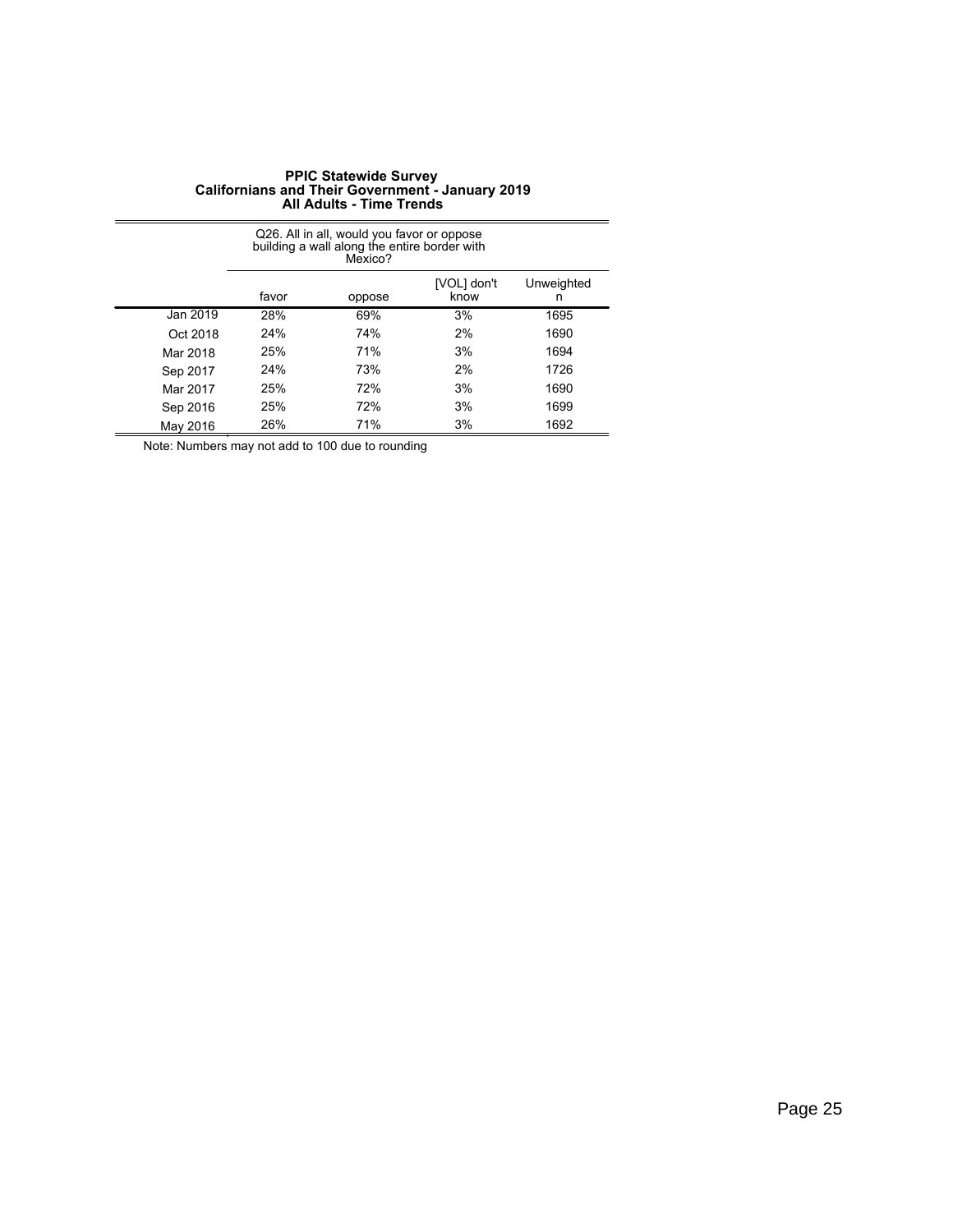|          | Q29. These days, do you feel (1) optimistic or<br>(2) pessimistic that Americans of different<br>political views can still come together and work<br>out their differences? |            |    |      |
|----------|-----------------------------------------------------------------------------------------------------------------------------------------------------------------------------|------------|----|------|
|          | [VOL] don't<br>know                                                                                                                                                         | Unweighted |    |      |
| Jan 2019 | 58%                                                                                                                                                                         | 40%        | 3% | 1702 |
| Sep 2017 | 56%                                                                                                                                                                         | 40%        | 3% | 1730 |